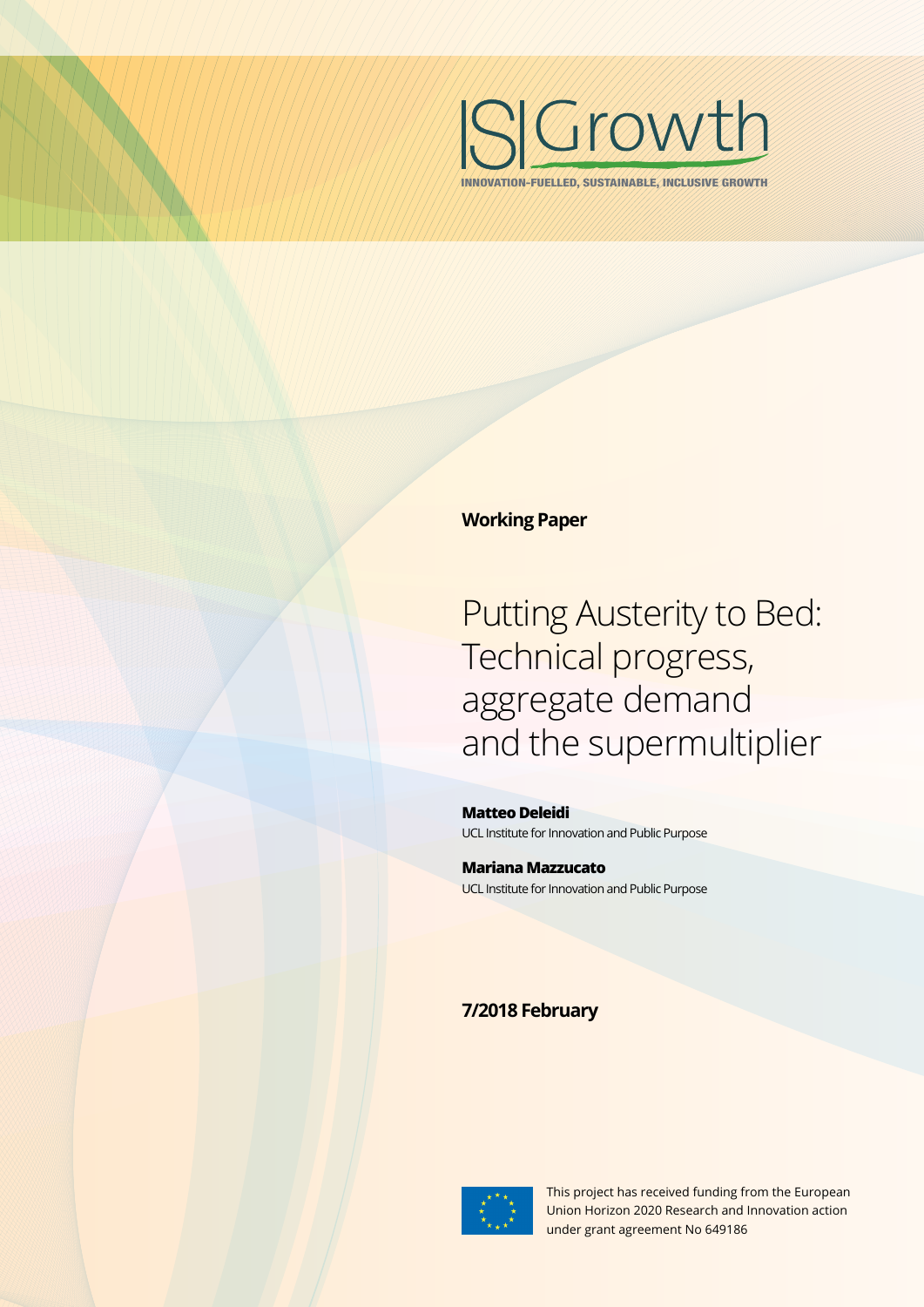# **Putting Austerity to Bed:**

Technical progress, aggregate demand and the supermultiplier

Matteo Deleidi<sup>1</sup> and Mariana Mazzucato<sup>2</sup>

### **Abstract**

This paper investigates the determinants of private investment and economic growth from a theoretical perspective. We start with a critical analysis of the crowding-out effect and we present a new version of the Sraffian Supermultiplier, i.e. a model that accounts for both the multiplier and accelerator effects. We show that aggregate demand influences output in both the short and long-run, so that expansionary fiscal policies generate positive effects on economic growth. Furthermore, as business investments in the model are induced by (and dependent on) effective demand and technical progress, any permanent increase in public investment generates a positive effect on the accumulation of capital. We focus on different types of fiscal policies: generic ones (e.g. on bridges and roads) and "mission-oriented" ones that set a new direction for the economy (e.g. the ICT direction in the US during the 80s and 90s, or the German Energiewende direction in the 2000s). We show that mission-oriented innovation policies have the potential to generate the largest supermultiplier and the highest expectations of future growth opportunities by business – thus, generating the largest effect on investments and long-run output. Moreover, such policies – by facilitating the development and the diffusion of innovations in the economic system – generate positive effects on other components of aggregate demand, such as consumption and net exports.

**Keywords**: Sraffian Supermultiplier, mission-oriented policy, austerity, Keynes

**JEL codes**: E12; E60; O30

#### **Acknowledgements**

<u>.</u>

We would like to thank the European Union Horizon 2020 (DOLFINS Nr. 640772 and ISIGrowth Nr. 649186) and Innovate UK grants for financing the study. We warmly thank all the participants of the EAEPE Conference, held at Corvinus University of Budapest in October 2017, for feedback received on a preliminary draft of this article. The authors would also like to thank the following people for fruitful discussion: Simone Gasperin, Riccardo Pariboni, Luigi Salvati and Attilio Trezzini. All errors remain our own.

<sup>1</sup> Research Associate, UCL Institute for Innovation and Public Purpose

<sup>2</sup> Professor of Economics and Public Value, Director, UCL Institute for Innovation and Public Purpose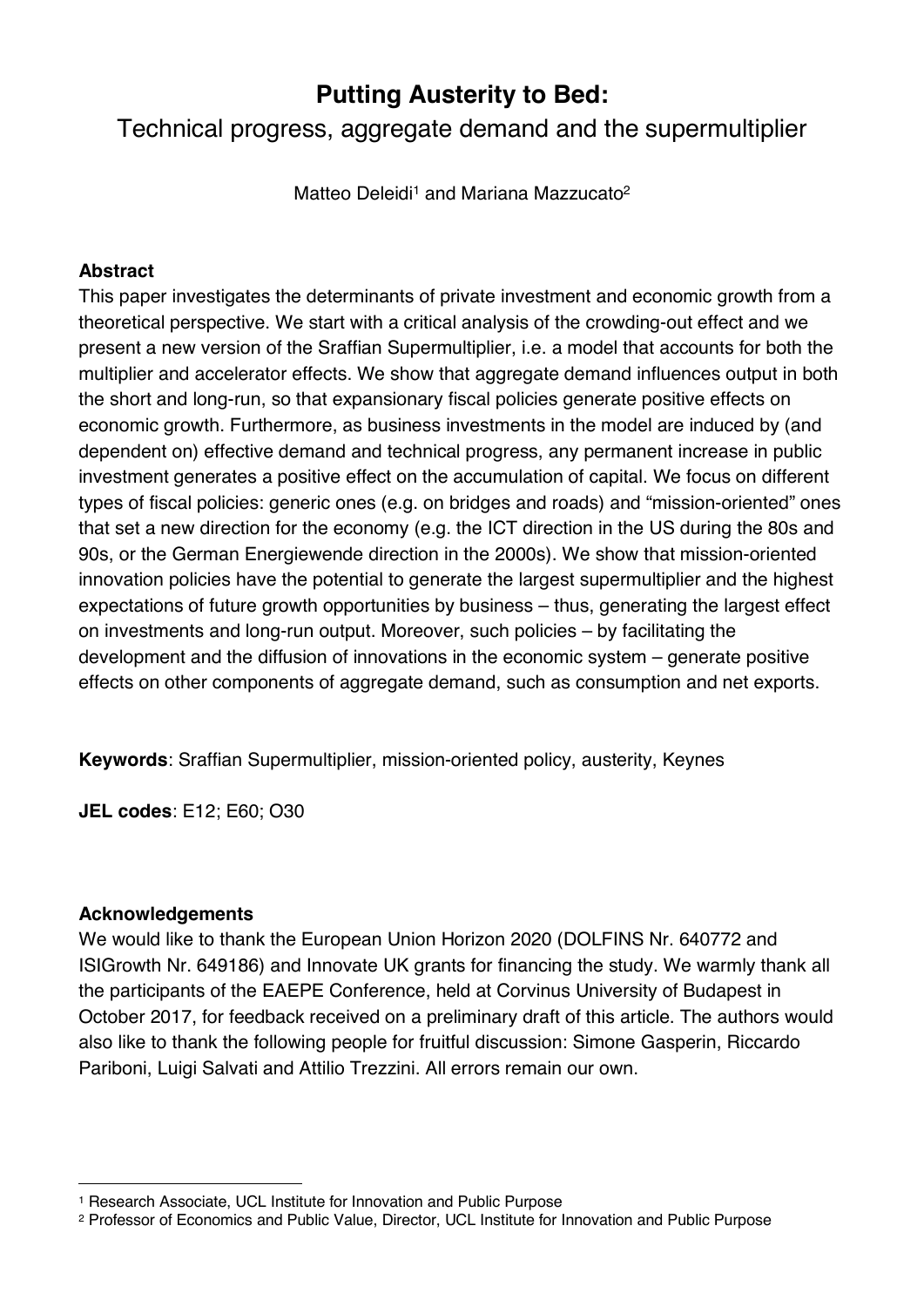### **1. Introduction**

After the 2007 financial crisis and the ensuing sovereign debt crisis across Europe, EU policy was steered by austerity measures, especially in the peripheral Eurozone countries (Italy, Greece, Spain, and Portugal). Austerity, defined mainly as a reduction in government spending to stimulate private investment through reductions in the interest rate, is based on the notion that the government is like a household, that during bad times it should tighten its belt. Post-crisis austerity policies were also accompanied by labour market policies focused on increasing competitiveness through a reduction in unit costs. While the assumption was that, besides restoring economic growth and competitiveness, austerity policies would also mitigate financial market speculation and decrease sovereign debt bond spreads, the reality soon became clear: growth did not return, financial markets remained vulnerable, spreads depend on the latest news, and labour market policies fuel inequality without resulting in higher investment.

Indeed, over the last two years, there has even been a change of heart in the International Monetary Fund (IMF), which has historically been one of the greatest proponents of austerity and wage cuts, or what some have called neoliberalism. In a paper called "*Neoliberalism: oversold*?" (Ostry et al., 2016), the IMF questioned the foundations of austerity, showing how it has led to weak growth and rising inequality. Indeed, the chief economist of the IMF, Olivier Blanchard, claimed that austerity had failed because the fiscal multiplier was higher than economists assumed (Blanchard and Leigh, 2013). Low interest rates have led many to argue that governments should be spending on areas like infrastructure to bring growth back, rather than continued spending cuts (IMF, 2014).

But why has this eureka moment not led to a fundamental shift in policies? In this paper, we argue that while different economists and the media, have questioned austerity, its theoretical pillars remain alive and well. If austerity is to be retired, we must debunk these pillars. We embark on this through focusing on the variables affecting the dynamics of business investment. While traditional austerity theory assumes that business investment is sensitive to the interest rate, which changes according to government spending, we focus on its exogenous determination by the monetary authorities. Investment is strongly affected instead by expectations of future growth opportunities, which are positively related to expansionary fiscal policies. Furthermore, we argue that, rather than positing austerity versus generic public investment, it is essential to understand different types of fiscal policy: tax incentives, government spending, government investment, etc.

The paper is divided as follows. Section 2 provides the theoretical basis for austerity, from both a *Neoclassical* perspective, where public spending is seen problematically throughout the business cycle, and a *New-Keynesian* perspective, where it is viewed as necessary only in the downturn under conditions of "sticky prices" and market rigidities. Section 3 critiques austerity from a *Classical-Keynesian* and a *Post-Keynesian* perspective, where investment is driven by aggregate demand (not by the interest rate), and where the interest rate is set exogenously by the monetary authority. Section 4 presents an alternative, positive view on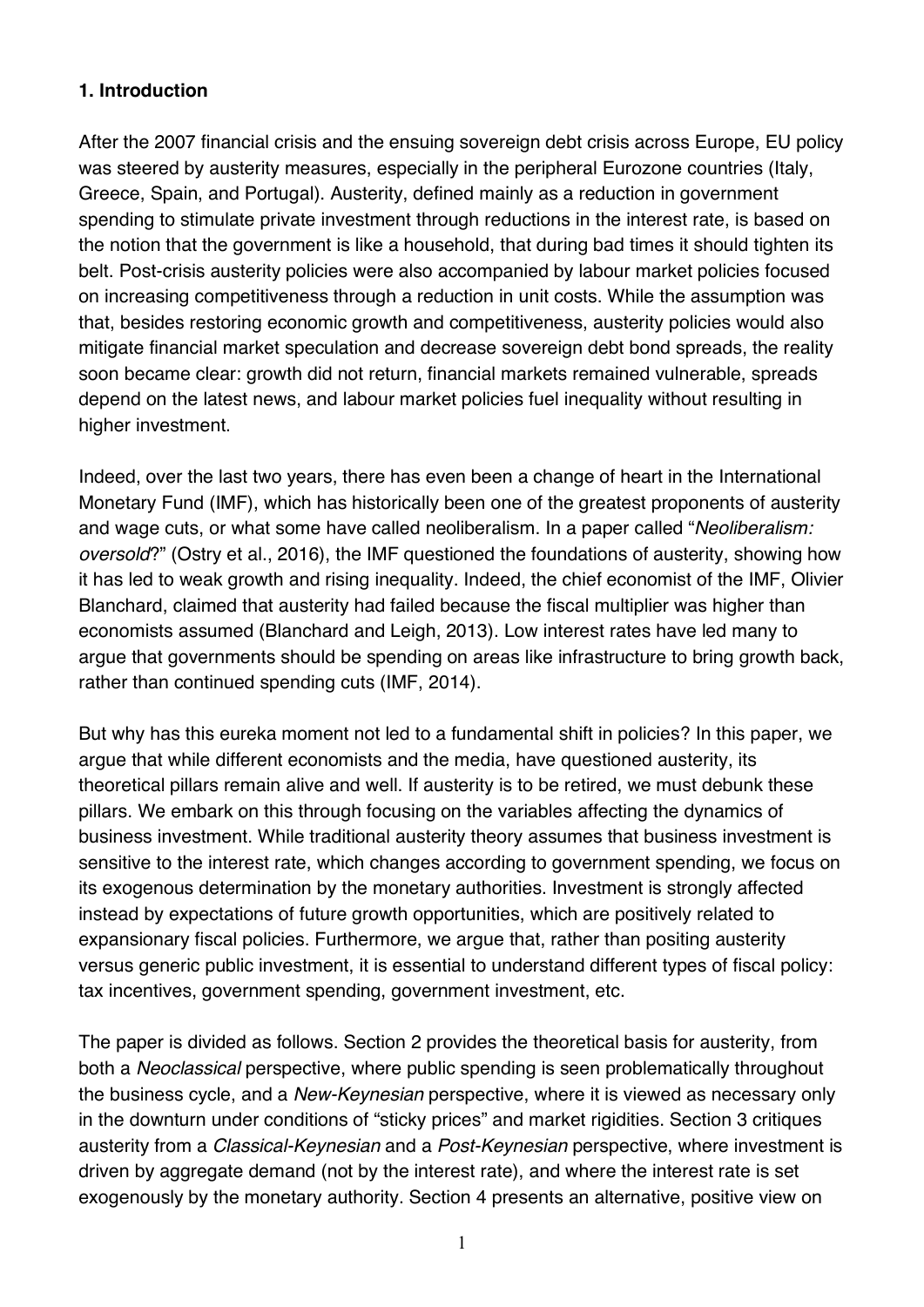the recipes needed for growth. This addresses the notion of a supermultiplier, looking at the effects of autonomous components of aggregate demand on private investment and GDP growth. Section 5 complements this perspective by looking at the effect different types of fiscal policies – such as innovation policies, and mission-oriented policies in particular – on business expectations, investment, and cross-sector synergies, requiring a more directional push than a simple infrastructure panacea. Section 6 concludes by discussing the implications of the results for future policies.

# **2. The theoretical basis of austerity**

Economic growth fostered by a cut in public expenditure through a reduction of the interest rate and in unit labour costs is referred to as expansionary austerity (henceforth, EA) (Giavazzi and Pagano, 1990). EA is also described as a non-Keynesian effect of a fiscal adjustment (Giavazzi and Pagano, 1996; Alesina et al., 2002). In fact, according to the EA narrative, the government spending multiplier will assume values equal to zero or even negative (Giavazzi and Pagano, 1996; Alesina and Ardagna, 2010; Perotti, 2012). To put it simply, a one-euro increase in public expenditure is supposed to be inconsequential or even recessive on total output. In case of a negative multiplier, the EA narrative assumes that public expenditure destroys value since the one-euro increase is more than offset by a reduction of other aggregate demand components.

# *2.1 Expansionary austerity*

The EA measures are supposed to affect output through investment, consumption, and net exports. We focus on the determination of investment, disregarding the effects of fiscal policy on consumption patterns and external competitiveness.3

According to EA supporters, an increase in public expenditure increases the interest rate and then crowds out private investment (Giavazzi and Pagano, 1990; Bertola and Drazen, 1993; Alesina et al., 2002). Conversely, a reduction of public spending is assumed to stimulate business investment by means of a decrease in the interest rate and a substitution mechanism that occurs between private investment and public expenditure. The endogenous decrease of the interest rate should, according to this perspective, increase profitability by allowing entrepreneurs to increase investment and the amount of capital goods employed in production. By directly reducing (permanently) government spending rather than increasing taxes, this is supposed to stimulate growth more rapidly and extensively.

A permanent government spending cut is supposed to affect agents' expectations, thus causing a fall in the expected interest rate (Alesina and Perotti, 1997; Alesina and Ardagna, 2010). In particular, a credible decrease of public expenditure should lead to a stabilization or even a reduction of the debt-to-gross domestic product (GDP) ratio, making a future default

<sup>&</sup>lt;u>.</u> <sup>3</sup> For EA literature review on the consumption effect of an expansionary fiscal policy, see, among others, Alesina and Ardagna, 2010; Perotti, 2012. On the issue related to the external competitiveness, see, among others, Alesina and Perotti, 1997; Ardagna, 2004; Alesina and Ardagna, 2010; Perotti, 2012.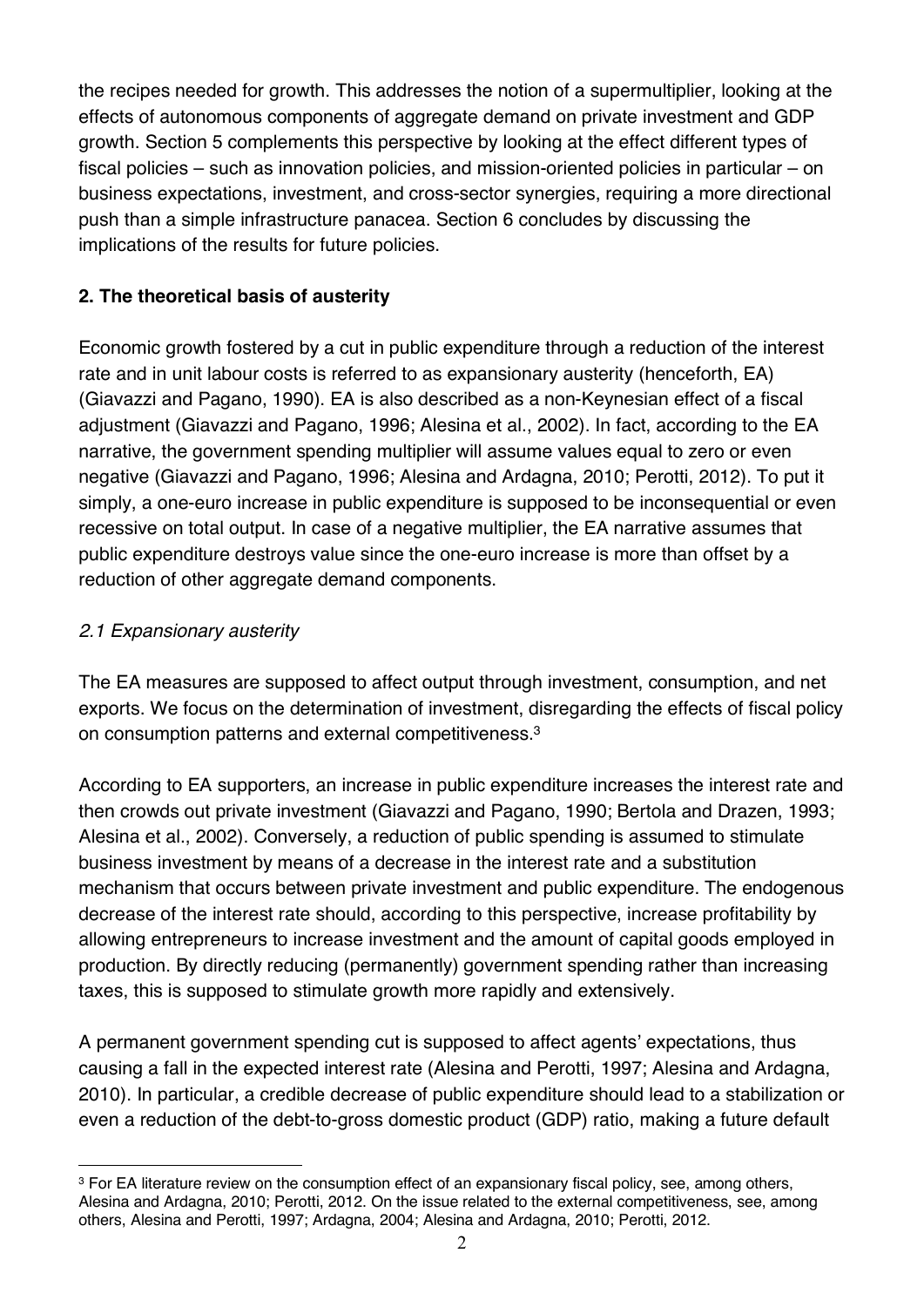on government debt less likely. This would reduce the risk premium requested by economic agents, which, in turn, would reduce the long-term interest rate and increase the corresponding asset price (Ardagna, 2004). Subsequently, both the wealth effect generated by the rise in asset prices of government bonds and the corresponding fall in the interest rate should trigger an investment boom (Alesina and Ardagna, 2010).

According to EA supporters, the interest rate is a real phenomenon that equates investment with the full-employment savings both in the short- and long-term. The flexibility of the interest rate combined with a downward investment demand curve allows an economy to reach a full-employment equilibrium. Especially in cases of unemployment of the factors of production, a full-employment equilibrium is achieved by means of an endogenous decrease of real interest rate and real wage, determined by the well-known principle of scarcity and subsequently by the neoclassical market clearing mechanism. In other words, distribution changes are necessary to the EA theory to ensure the return to full employment.

#### *2.2 The New Keynesian view*

New Keynesian (henceforth, NK) economists maintain a different short-run perspective concerning the role played by fiscal policy. According to the NK view, the government is supposed to intervene in the market in order to reduce frictions hampering the achievement of natural full employment equilibrium. In this theory, sticky prices and wages (Romer, 2000; Benigno, 2015), imperfection and asymmetric information (Snowdon and Vane, 2005), market failures (Stiglitz, 1989), a monetary policy constrained by a zero lower bound (Eggertsson, 2011; Summers, 2014, 2015), and the liquidity trap (Krugman, 1998; Benigno, 2015) are the main obstacles to equilibrium.

These issues justify government intervention since these barriers are supposed to create a Keynesian problem of insufficient aggregate demand by not allowing the economic system to be in full-employment equilibrium. Thus, the implementation of expansionary fiscal and monetary policies increases output and employment in the short run through their effects on aggregate demand.4 Subsequently, in contrast also with the EA theory, fiscal stimulus influences the level of output by having a large multiplier effect. However, when these frictions are solved, the neoclassical market-clearing mechanism, which is fully compatible with the EA view, leads to a natural full-employment equilibrium both in the capital and labour markets (Galí, 2015). In particular, assuming the standard downward-sloping investment and labour demand curve, a decrease in real interest rates and wages leads investment and labour demand to adapt to full-employment savings and labour supply respectively<sup>5</sup>. As a consequence, the role played by the aggregate demand and then by expansionary fiscal

<sup>&</sup>lt;u>.</u> <sup>4</sup> In the case of a negative natural interest rate under a zero lower bound condition or a liquidity trap situation, NK authors recognize that monetary policy is ineffective to stimulate aggregate demand since the interest rate cannot sufficiently decrease and any increase in the money supply does not affect the level of the rate of interest (Benigno, 2015).

<sup>5</sup> In the long-run, the path to reach a full-employment equilibrium is unhindered by rigidities, frictions, imperfect information, and lack of confidence of economic agents.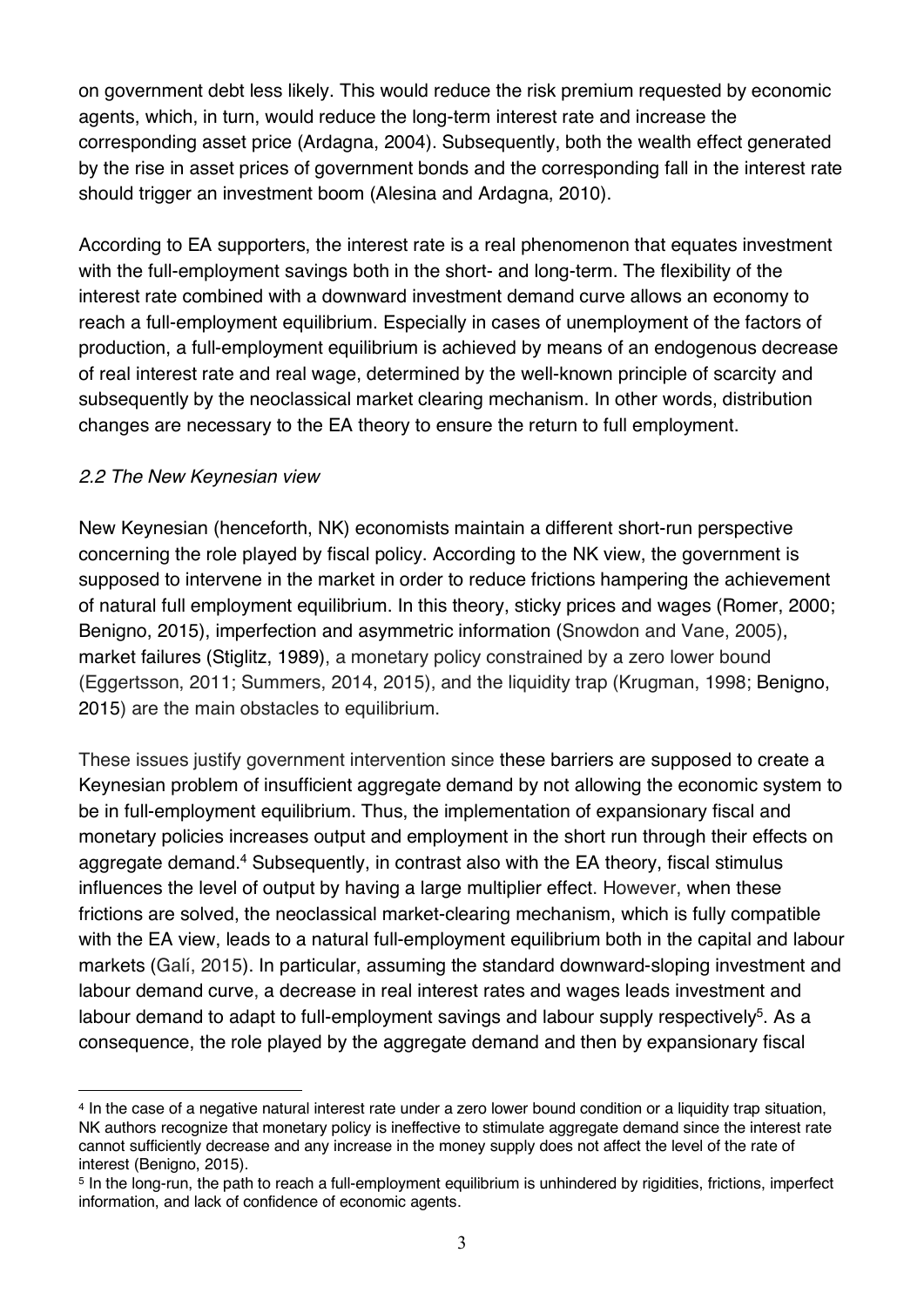policies seems to be relegated to a short-run analysis or to a study of the economic cycles, recessions, and depressions (Tobin, 1975) by leaving the long-run output determination and the economic growth regulated by price flexibility and supply-side forces, as truly supposed by the neoclassical view (Woodford, 2003).<sup>6</sup>

NK authors, by having a vertical long-run aggregate supply curve, argue that neither fiscal nor monetary policies affect the output and employment in the long run, but only influence the price level. Thus, in the long run, money becomes neutral and expansionary fiscal policies fully crowd out private investment by increasing the real interest rate. In particular, the central bank reacts to fiscal policy and to demand shocks by raising the real interest rate (Taylor, 1999), which, by crowding out investment and consumption, leads to the same longrun natural equilibrium characterized by a higher inflation rate (Snowdon and Vane, 2005). Furthermore, NK, by reviving the Wicksellian theory (Woodford, 2003), maintains that monetary policy, in order not to engender inflation pressure, has to adjust the money/market interest rate set by the central bank to the natural interest rate, that is, the rate that pegs investment to full-employment savings. In the long run, the natural interest rate becomes a centre of gravitation toward which the money rate has to converge in order not to engender any cumulative pressure on prices (Woodford, 2003; Galí, 2015).

The idea of expansionary policy measures relevant in the short, but not the long run, allows NK economists to reconcile with the pure neoclassical view. Assuming that the Keynesian view is valid in short run means that, in the long run, aggregate demand stimulus does not affect output, but prices and full-employment savings determine the investment level.

#### *2.3 The economic theory behind the policy institutions: recent developments*

1

The NK perspective also seems endorsed by the IMF, which has criticized the EA narrative. Episodes of fiscal consolidation have led to falls in output rather than expansions, as well as increases in the unemployment rate, both in the short and long run. Moreover, restrictive fiscal policies have caused welfare costs, rises of inequalities by decreasing real wages and increasing debt-to-GDP ratio (Leigh et al., 2010; Ball et al., 2013; Ostry et al., 2016).

<sup>6</sup> A recent stream of literature in macroeconomics, by rehabilitating the concept of "Secular Stagnation" (Summers, 2014, 2015), affirms that protracted and prolonged falls in output can influence also the potential output (Fatás and Summers, 2016). In particular, cyclical conditions – for instance, a fall of aggregate demand – lead to permanent effects on both aggregate supply and potential output by means of a mechanism that is typically termed «hysteresis» (Yellen, 2016). Although the Secular Stagnation hypothesis shows that effective demand does affect the speed of accumulation and potential output (Fatás and Summers, 2016; Yellen, 2016), the positive role played by expansionary fiscal policies is relegated to particular economic phases. Such periods are characterised by a negative natural rate of interest and by the inability of monetary policy to target a money rate compatible with the natural interest rate or, more generally, during recessions and depressions (Tobin, 1975), when the profitability of investment is too low. However, the theoretical framework on which the Secular Stagnation hypothesis is based is fully compatible both with the long-run NK view as well as with the EA view. The similarities become clear when the natural rate of interest is in positive territory. The presence of a downward sloping IS curve (Summers, 2015) and a money rate of interest set through the Taylor rule, make expansionary fiscal policies leading to: a rise in the inflation rate, an automatic increase in the rate of interest set by the central bank, and eventually to a crowding-out effect.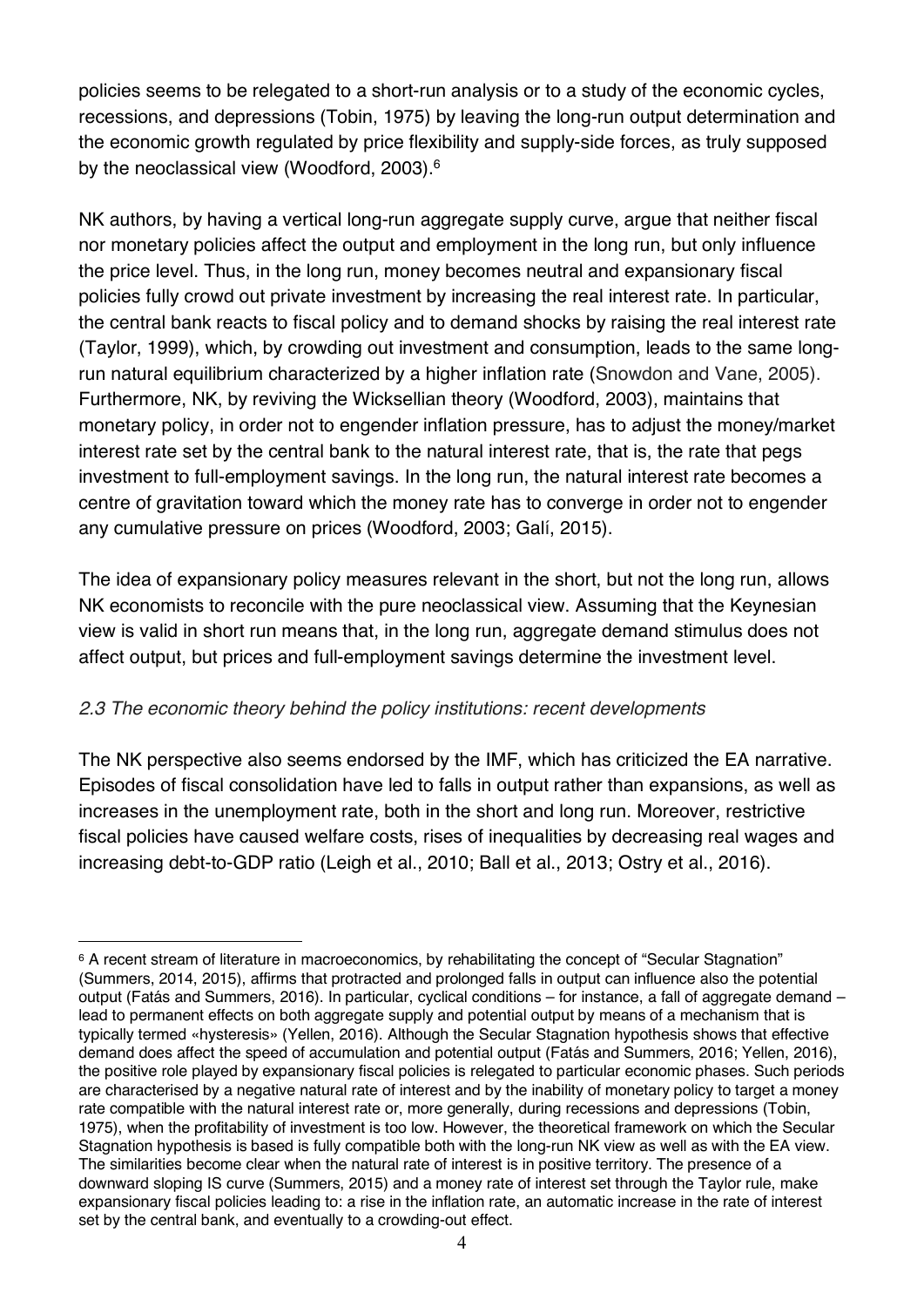According to IMF economists, EA policies have led to a fall in real GDP in the short term and increased unemployment (Leigh et al., 2010 and Guajardo el al., 2011). More specifically, Leigh et al. (2010) have found that cutting the public budget by 1 percent of GDP lowers aggregate demand by 1 percent and increases the unemployment rate by three-tenths of a percentage point. Guajardo et al. (2011), by making use of the total budgetary impact of changes in taxes and spending, have shown in their baseline model that a 1 percent of GDP fiscal consolidation decreases consumption by 0.75 percent, private investment by 1.48 percent, and real GDP by 0.62 percent. Moreover, they also found that a fiscal consolidation has a recessive impact even when countries experienced a high debt-to-GDP ratio.

A further critique of EA was carried out by estimations of the fiscal multiplier size. In a more recent empirical study, Blanchard and Leigh (2013) showed that the fiscal multipliers estimated in the forecast were lower than the actual ones. In particular, forecasters assumed that fiscal multipliers were about 0.5. Through their estimations, based on panel data for 26 European countries, Blanchard and Leigh suggested that during the economic crisis the multiplier assumes a positive value equal to 1.5, meaning that a one-euro public expenditure decrease leads to a fall in real GDP of EUR 1.5. In other words, Blanchard and Leigh's findings suggested that a fiscal consolidation generates a Keynesian effect, thus causing an economic recession rather than an expansion.7

Even though IMF economists support the positive Keynesian effects of an expansionary fiscal stimulus in the short run,<sup>8</sup> they simultaneously maintain that a fiscal consolidation is beneficial in the long run since this reduces public debt and subsequently generates a reduction of the interest rate and a cut of distortionary taxes (Leigh et al., 2010). As with the NK authors, IMF economists support the idea that a long-run increase in aggregate demand leads to a rise in prices without engendering any changes in output and employment. Hence, the monetary policy is supposed to raise the interest rate (Taylor, 1999), which, in turn, crowds out private investment.

In a nutshell, the IMF view and the NK perspective can be summarized as follows: in the short run, changes in the level of output pegs savings to investment. By contrast, in the long run, when price flexibility is restored, changes in the real interest rate allow investment to adjust at full-employment savings, making fiscal policies ineffective in terms of output growth.

<sup>1</sup> <sup>7</sup> In addition to these above-mentioned studies, several papers have provided empirical results concerning both the inconsistency and weakness of EA measures and the alleged positive effect of a cut in public spending in terms of GDP growth and reduction in the debt-to-GDP ratio and unemployment rate; see, among others, Auerbach and Gorodnichenko (2012), Fatás and Summers (2016), Girardi and Pariboni (2016), and Jordà and Taylor (2016). From a theoretical standpoint, EA was criticized by several works; see, among others, Boyer (2012), Kelton (2015), and Paternesi Meloni (2016).

<sup>8</sup> Within this stream of thought, a lively debate concerning the size of fiscal multipliers exists. Leigh et al. (2010) and Guajardo el al. (2011) have shown that although a fiscal consolidation has a negative effect on output, a spending-based adjustment is less recessive than a tax-based consolidation. Implicitly, they are maintaining that the tax multiplier is larger than the spending multiplier, considered in absolute value. On this issue, an empirical and theoretical literature provide an opposite view: the spending multiplier is larger than the tax multiplier. This second view, restoring the properly Keynesian view, can be found in several recent works (see, among others, Leeper et al., 2010; Eggertsson, 2011). Moreover, Auerbach and Gorodnichenko (2012), disaggregating government spending, showed that military spending has the largest multiplier and public investments generate a greater multiplier than public consumptions.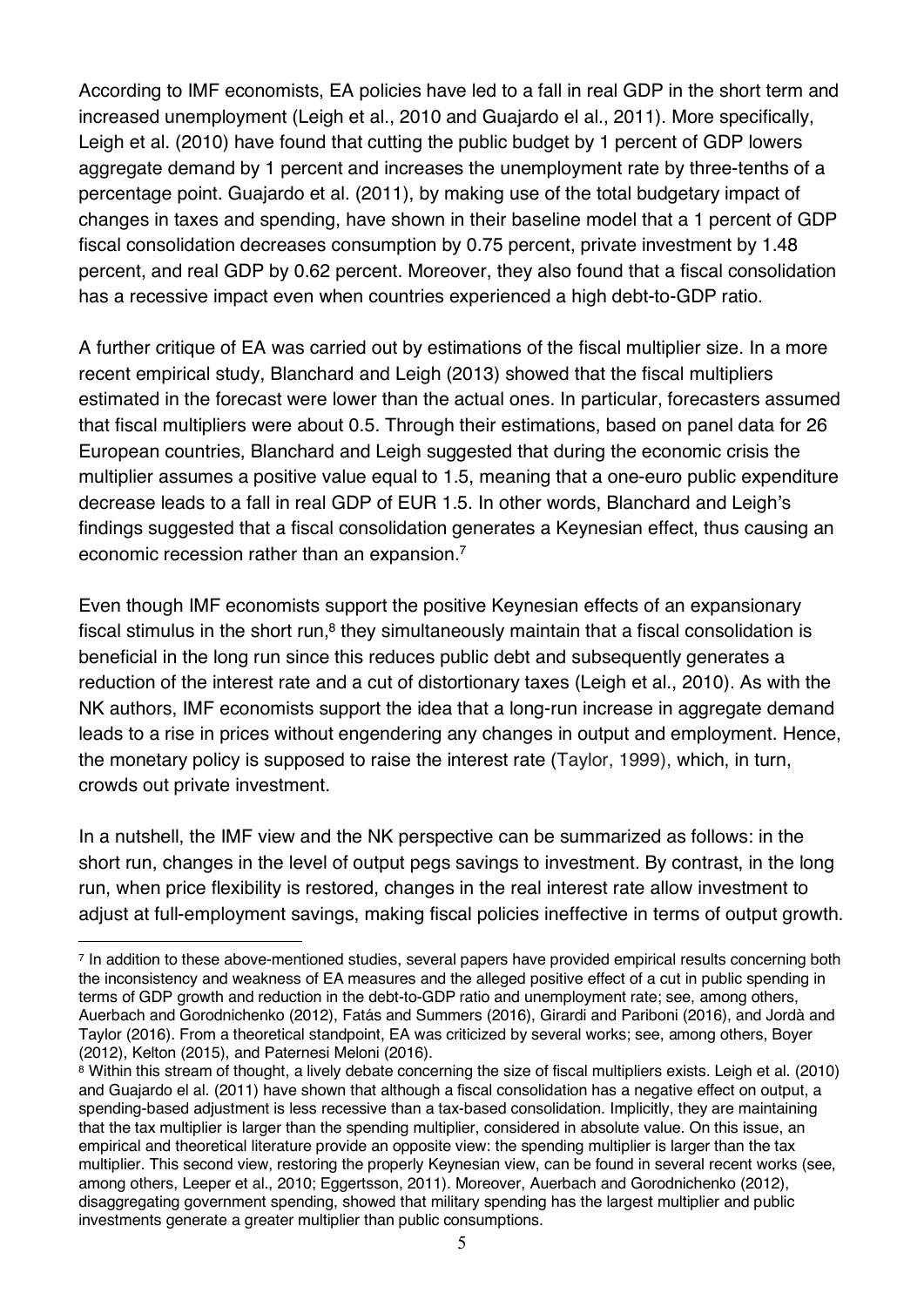# **3. The crowding-out effect: a theoretical inconsistency**

According to the NK view, as well as EA propositions, in the long run an increase in public spending leads to an upward pressure on prices and on the real interest rate that, in turn, crowds out private investment (Taylor, 1999; Romer, 2000).9 The two main theoretical pillars through which the NK view can justify the crowding-out mechanism are (i) an endogenous interest rate set by the central bank positively related to the public spending (Clarida et al., 1999; Taylor, 1999 and Woodford, 2003), and (ii) a downward-sloping investment demand curve incorporated in the aggregate demand curve (Romer, 2000; Snowdon and Vane, 2005).

In order to criticize these views, we discuss the crowding-out effect's theoretical underpinning, providing a background through which the principle of effective demand can be extended to a long-run analysis. To do so, we base our reasoning both on a monetary and a real analysis.

# *3.1 A first critique: a monetary analysis*

The NK view seems to accept some of the fundamental insights provided by the post-Keynesian (henceforth, PK) endogenous money theory (Moore, 1988; Fontana and Setterfield, 2010; Lavoie, 1996, 2014; Wray and Nersisyan, 2016; Deleidi and Mazzucato, 2017), but relevant distinctions still exist.

According to the PK perspective, the money supply is driven by borrowers' demand for loans, with monetary reserves being a residual of this process. The interest rate is not a market phenomenon, that is, dependent on the supply of and demand for money, but an exogenous policy variable set by the central bank (Eichner, 1987; Moore, 1988; Lavoie, 1996) that affects a set of real interest rates both in the short and long run, as with those applied by commercial banks on loans and even those determined on securities (McLeay et al., 2014).

This understanding is distinct from NK perspective in the following ways:

- 1. The NK perspective considers money endogeneity as an historical accident caused by central bank decisions. By contrast, PK authors believe that endogenous money is an intrinsic peculiarity of the capitalist economy (Kaldor, 1989; Fontana and Setterfield, 2010; Deleidi, 2016).
- 2. Although in the NK theory the interest rate is set by the central bank, it cannot be properly regarded as an exogenous variable independent from the supply of and demand for monetary reserves. According to the NK view, the central bank is

<sup>&</sup>lt;u>.</u> <sup>9</sup> The rise of the real interest rate occurs by means of a growth of the nominal interest greater than the inflation rate (Taylor, 1999).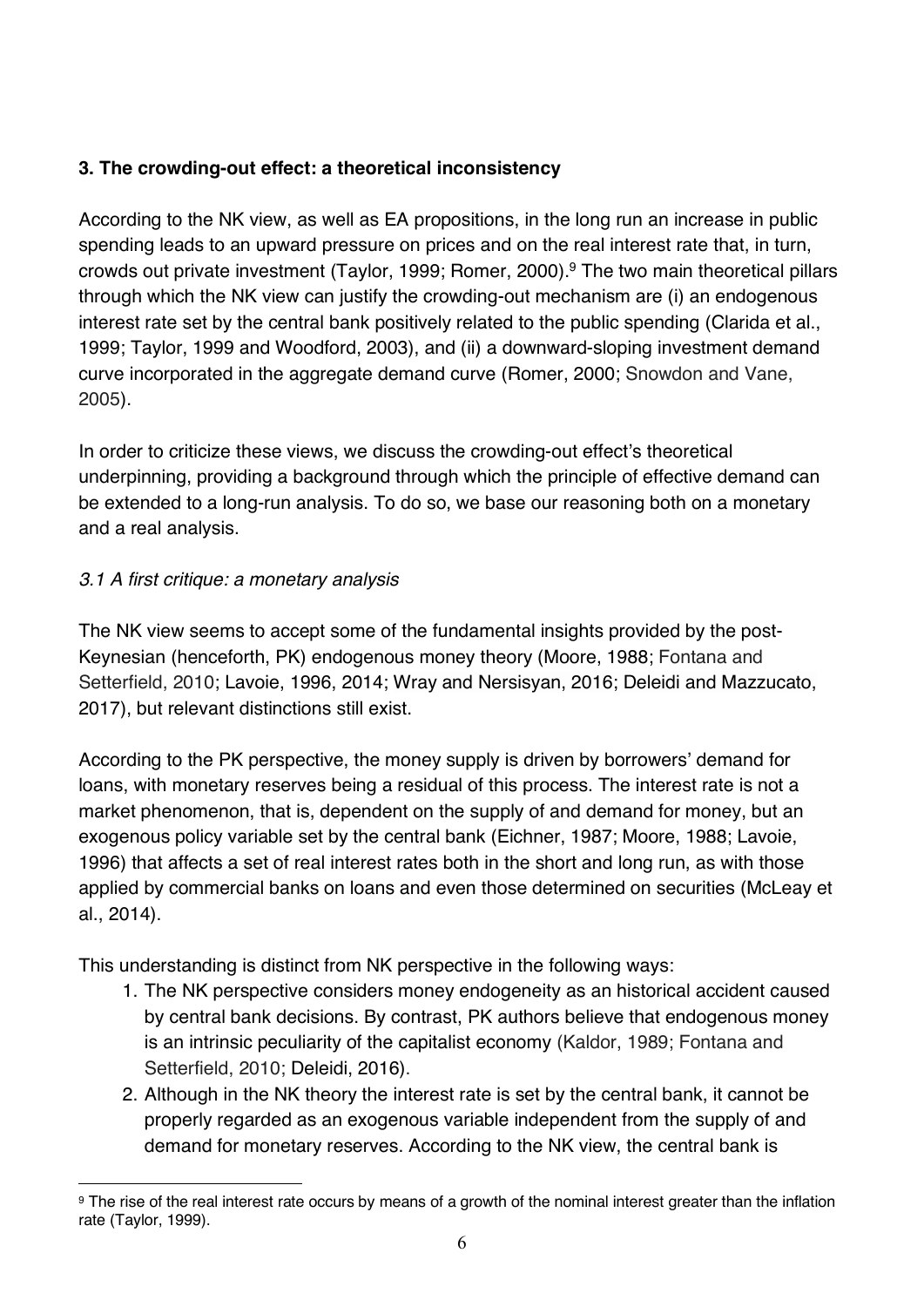supposed to target the interest rate by manipulating the monetary reserve (Romer, 2000). In these terms, the supply of money appears determined by the central bank and simultaneously the interest rate could be treated as an endogenous variable determined by the supply of and the demand for money. This contradicts the PK view according to which the interest rate is not a market phenomenon and the central bank is able to set the interest rate without needing any predetermined changes in the monetary reserves (Moore, 1988).

3. Furthermore, in the NK view, the money interest rate has to converge toward its natural value since it is considered as a centre of gravitation that attracts the market rate. Any deviation between the two rates engenders a cumulative inflation process.10 In light of this, the money rate appears in the long run as an endogenous variable dependent on the natural interest rate determined by the savings and investment market. This idea is fully refused by the supporters of the PK endogenous money theory since they maintain that the central bank can control the real interest rate in both the short and long run (Moore, 1988; Lavoie, 1996, 2014). Therefore, the interest rate is considered as a distributional variable determined by the central bank (Eichner, 1987), rather than in the savings investment market. 11

An initial critique of the crowding-out mechanism could be summarized as follows: endorsing the PK view, there is no automatic mechanism according to which an increase in public spending, and then in aggregate demand, leads to an automatic rise in the interest rate.

# *3.2 A second critique: a real analysis and the Classical-Keynesian approach*

A further critique to the NK view has to be grounded on the real analysis and based on elements ascribable to the notion of a natural interest rate and a decreasing investment demand curve. These theoretical assumptions have allowed incorporating the pure standard neoclassical view into the long-run NK view, thus relegating to a short-run analysis the novel argument of the Keynesian revolution, namely the idea of investment capable of creating an equal volume of savings by means of changes in the output level (Garegnani, 1979).

A decreasing investment demand curve can be justified by means of the neoclassical concept of marginal productivity of capital and therefore grounded on the direct substitution mechanism between the factors of production, namely labour and capital (Garegnani, 1979). According to neoclassical theory, a fall in the interest rate should lead firms to shift toward capital-intensive methods of production. The preservation of the direct substitution mechanism would ensure the return to the neoclassical theory in which the interest rate is seen as an instrument capable of generating an investment level compatible with full

<sup>&</sup>lt;u>.</u> <sup>10</sup> The cumulative process of inflation is a way to show that NK authors, in the long run, believe in the oldfashioned principle of the neutrality of money. This concept is fully rejected by the PK theory since money affects the output level both in the short and long run without engendering any influence on the level of prices (Fontana and Setterfield, 2010)

 $11$  The exogeneity of the rate of interest is also supported by Sraffian scholars who make claims for a central bank able to control the distribution by setting the real interest rate through changes in the money rate (Pivetti, 1990; Stirati, 2001).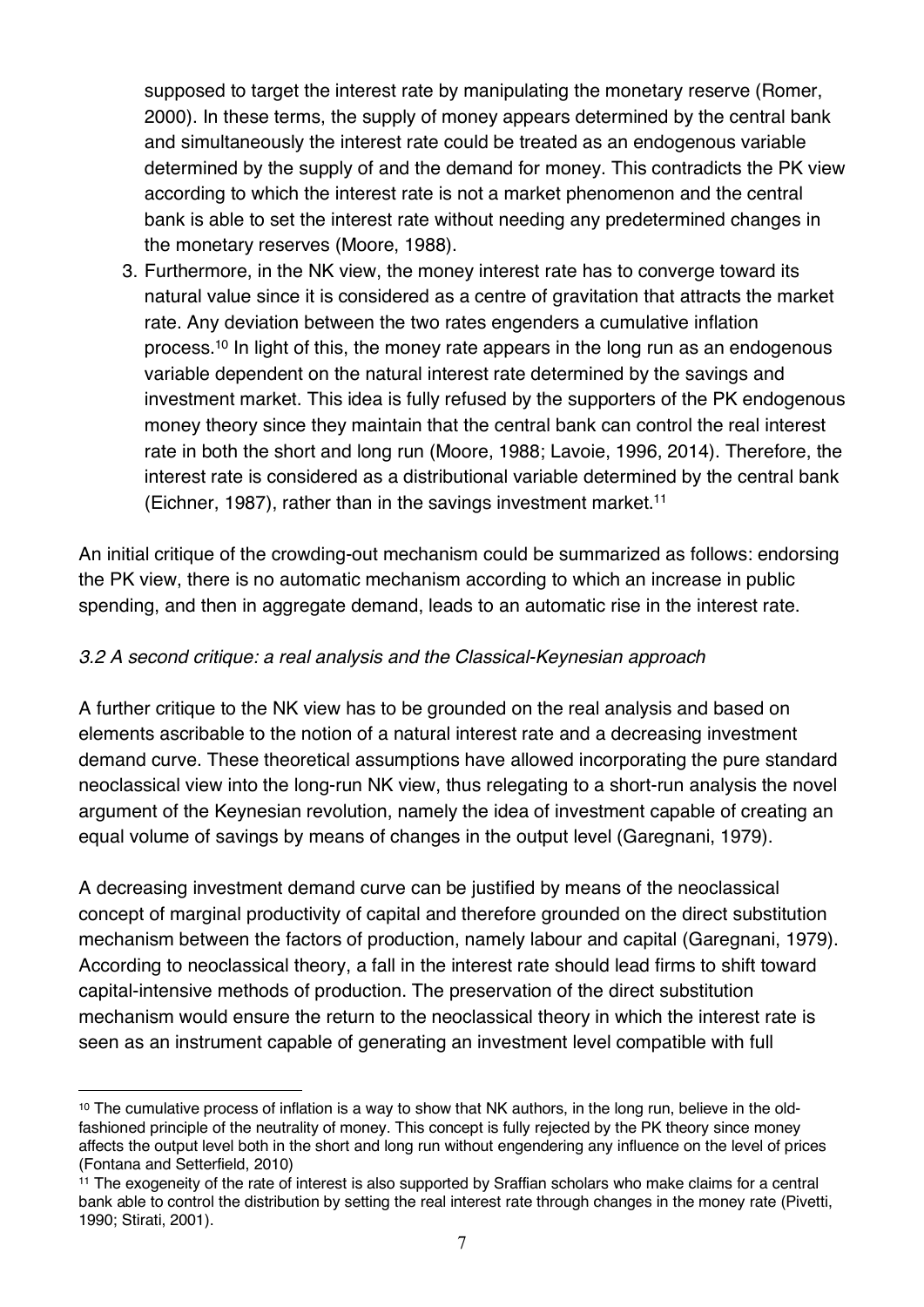employment (Garegnani, 1979).<sup>12</sup> Moreover, the existence of this automatic adjustment would limit the principle of effective demand to a short-run analysis or to the study of economic cycles. In addition, in the long term, when prices are flexible and the psychological and subjective factors weaken compared to objective elements, the interest rate is considered sufficient to restore full employment and to allow investment to adjust to savings. Such a tendency can only draw on a theory in which the demand for investment is elastic with respect to the interest rate (Garegnani, 2015).

Consequently, if we want to extend the role played by aggregate demand in determining output also in the long run, we have to criticize the substitution mechanism on which the long-run NK models are based. In particular, we have to untie the link between interest rates on the one hand and the level of investment and the process of accumulation on the other. In this regard, the "Capital Controversy" provides the theoretical background to refute the existence of a decreasing marginal productivity of capital, a demand for investment elastic with respect to the interest rate, and a natural interest rate that equates investment to fullemployment savings. According to Sraffa (1960) and Garegnani (1970), when we assume several production techniques and heterogeneous capital goods, the re-switching of techniques undermines the neoclassical assumption based on the direct substitution mechanism. To be clear, different interest rate levels can allow producers to use the same method of production and therefore the same factor intensity (Garegnani, 1970). Subsequently, we cannot sketch a downward-sloping investment demand schedule summarizing a general negative relationship between the interest rate and the level of investment since no automatic mechanism ensures that firms adopt a more capital-intensive production technique when the interest rate decreases. As a consequence, the crowding-out mechanism is no longer feasible. Although the central bank might increase the interest rate as a reaction to an expansionary fiscal policy, a decrease in investment would not occur, given the non-existence of a downward-sloping investment demand curve.

The "Capital Controversy" represents the cornerstone through which the Classical-Keynesian approach (henceforth, CK) has extended the principle of effective demand to a long-run analysis. In particular, the CK framework, by refusing the traditional theory of distribution, <sup>13</sup> a

<sup>12</sup> The idea of a decreasing investment demand could be found also in the *General Theory* (Keynes, 1936) with the theoretical concept of a decreasing marginal efficiency of capital. In particular, according to Keynes "the inducement to invest depends partly on the investment demand-schedule and partly on the rate of interest" (p. 136). Keynes' notion of a decreasing marginal efficiency of capital curve has facilitated the rehabilitation of the neoclassical theory for a long-run analysis. Although Keynes criticized the neoclassical theory of the rate of interest by means of the liquidity preference theory, he was unable to explain similarly the determinants of the long-term or normal interest rate, thus endorsing the traditional theory of distribution. Subsequently, "the price which Keynes has to pay for the traditional strand in his thought becomes clear with respect to the schedule of the marginal efficiency of capital. […] Admitting an elastic investment demand schedule leads to maintaining, on the one hand, the existence of a full-employment level of the rate of interest and, on the other, the presence of inflation, or deflation and unemployment, when the actual rate of interest is not the full employment one; the idea that the market rate of interest tends to gravitate towards its full employment level then acquires plausibility" (Garegnani, 1979, p. 77–79).

<sup>&</sup>lt;sup>13</sup> In the CK framework, the distribution of income and the trend growth rate are discussed and analysed in two different logical stages since a general relationship between the rate of output growth and the distribution of income cannot be assumed. Consequently, extending the long-term role played by aggregate demand does not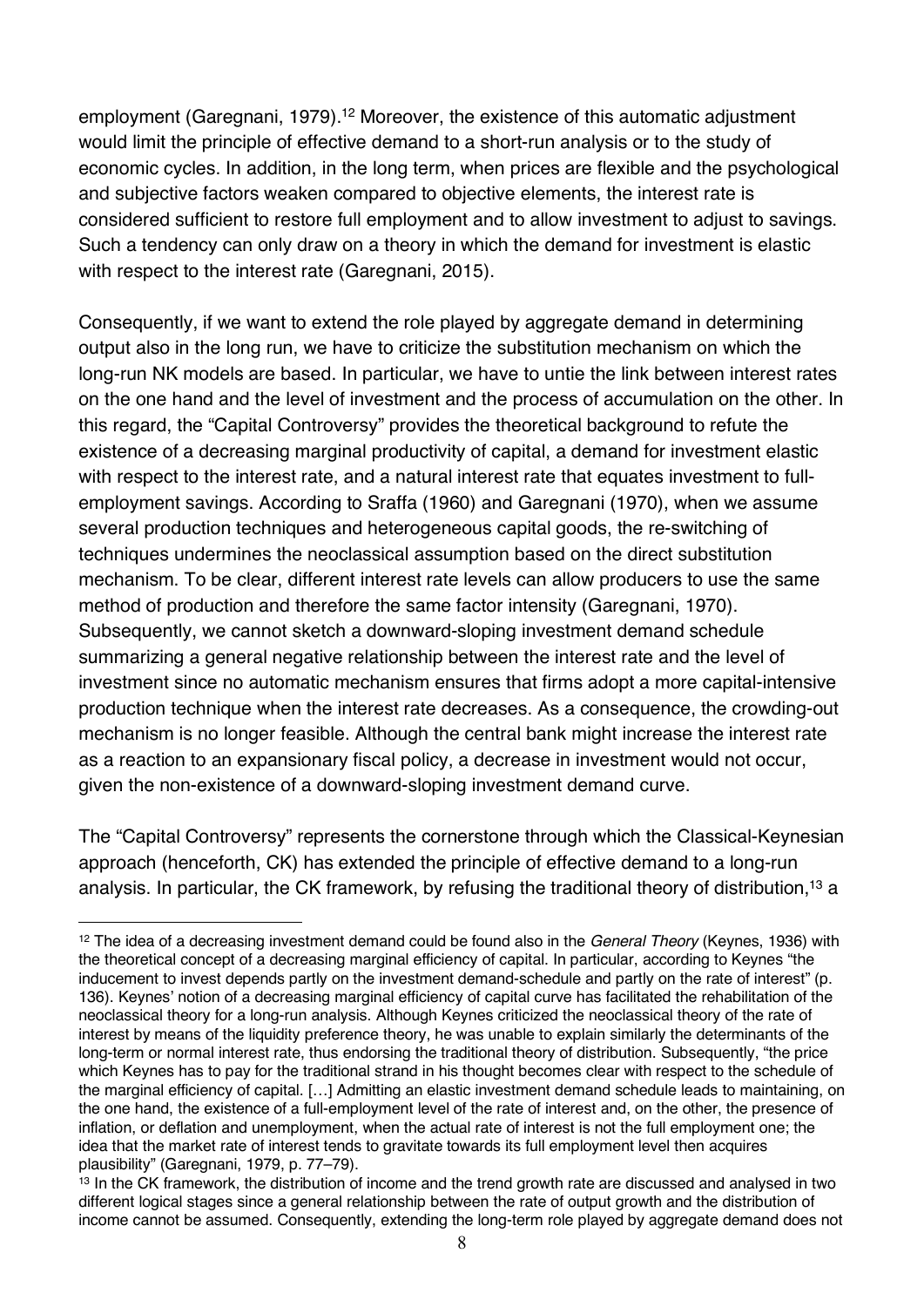downward investment demand schedule, and the neoclassical substitution mechanism, affirms that the investment is independent of savings both in the short and long run. On the contrary, investment determines savings through changes in the output level both in the short and the long run.<sup>14</sup> The CK is "essentially based on the recognition of the elasticity with which output responds, in the long no less than in the short period, to changes in aggregate demand. Such elasticity, which is at the core of Keynes's contribution, in the short period is related to the varying utilization of installed capacity, while in the long period is further increased by the possibility of creating new resources, or destroying the existing ones, at different possible speeds." (Trezzini and Palumbo, 2016, p. 504).

Within the CK approach, some authors have developed the Sraffian Supermultiplier model (henceforth, SSM) to describe the long-term relationship between the level of demand and the level of output. In particular, this model, proposed by Serrano (1995) and then developed also by Bortis (1997), Cesaratto et al. (2003) and Freitas and Serrano (2015)15, shows the existing positive relationship between the autonomous components of aggregate demand and the level of output, combined with a function in which investment is endogenously determined by the level of actual and expected demand.16

In the next section, we present a new SSM development, in particular, the role played by monetary policy, different social classes, and alternative fiscal policies, such as taxes, transfers, and different types of government spending. Furthermore, we will show that the interest rate does not directly affect the investment level, but the monetary policy can have a certain degree of influence on other macroeconomic variables, such as consumptions and net export.

# **4. The Sraffian Supermultiplier and the endogenous money theory**

1

Initially, we need to classify the components of aggregate demand, distinguishing between (i) autonomous and induced, and (ii) capacity- or non-capacity-creating. Figure 1 shows this classification where government spending, net export, total consumption, and business expenditures are non-capacity-creating, and only gross investment is able to create productive capacity. We consider public expenditure, exports, autonomous consumption, and autonomous business expenditures as exogenous variables, that is, independent of current income (Serrano, 1995; Cesaratto et al., 2003). Moreover, business expenditure has both

require any changes in distribution, such as changes in real wages and profits. Indeed, in the long term, when productive capacity varies, investment generates a corresponding volume of savings. Subsequently, a change in the normal rate of profits and in the real wage rate is not required (Trezzini and Palumbo, 2016).

<sup>14</sup> Extending the role played by aggregate demand was attempted by several schools of thought. For a literature review on this issue, see, among others, Lavoie (2014), and Pariboni (2015).

<sup>15</sup> A debate on the role played by autonomous components has been developed by Allain (2014), Lavoie (2016) and Nah and Lavoie (2017).

<sup>16</sup> Within the SSM, in the short term, the process of adjustment of savings to investment occurs by a change in the degree of capacity utilization, being the productive capacity fixed in the short period. On the contrary, in the long term, when productive capacity can change, a persistent higher degree of capacity utilization above normal leads firms to increase their investment in order to adapt the level of productive capacity to demand and producing at a desired degree of capacity utilization.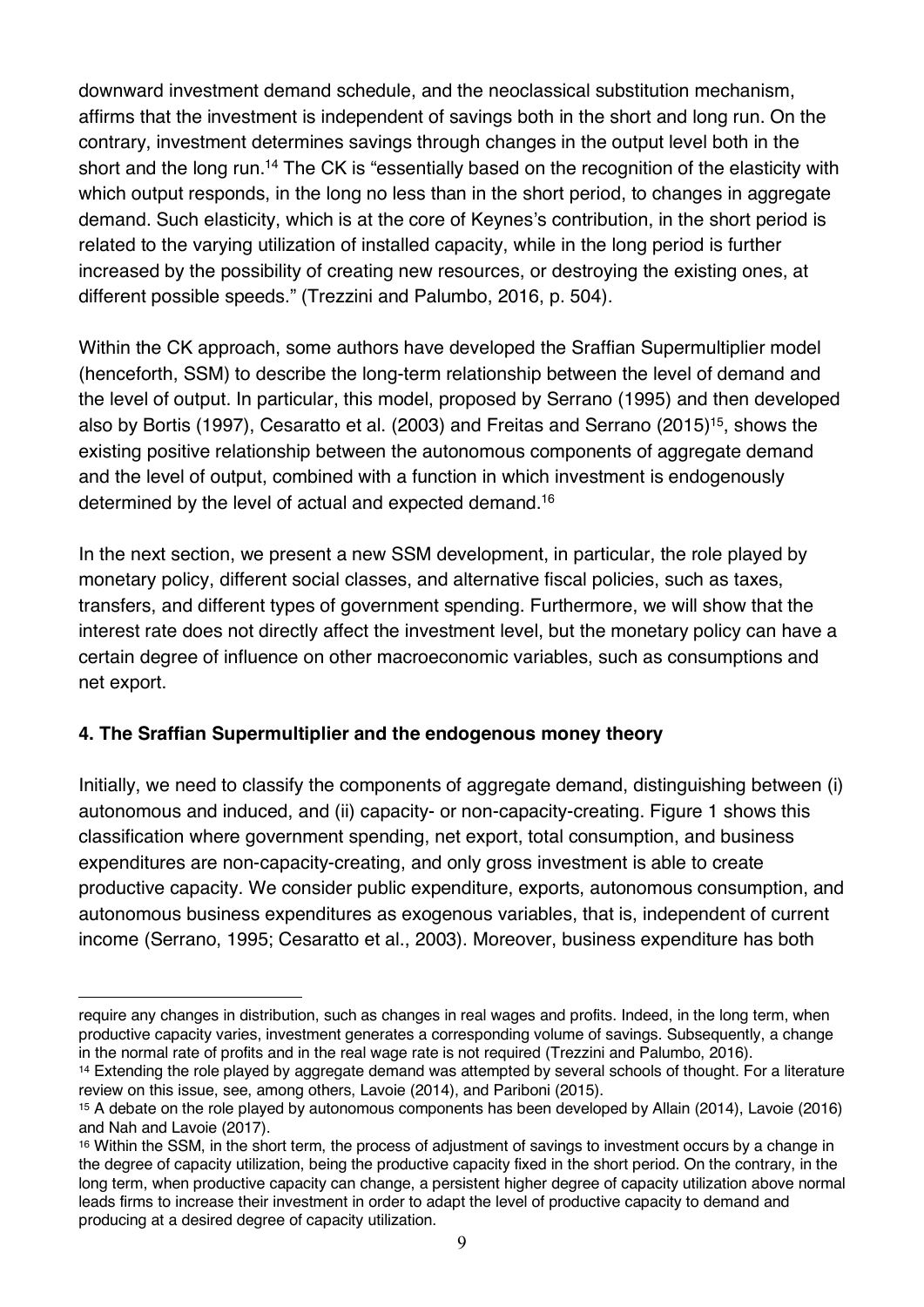exogenous and endogenous components, positively influenced by a specific type of public expenditure.

|                   | <b>Capacity Creating</b> | <b>Non-Capacity Creating</b> |
|-------------------|--------------------------|------------------------------|
| <b>Exogenous</b>  |                          | Government expenditures,     |
|                   |                          | Export,                      |
|                   |                          | Autonomous consumption,      |
|                   |                          | Autonomous business          |
|                   |                          | expenditure,                 |
|                   |                          | Autonomous taxes and         |
|                   |                          | Autonomous transfers         |
| <b>Endogenous</b> | Gross Investment         | Induced consumption,         |
|                   |                          | Induced import,              |
|                   |                          | Induced business             |
|                   |                          | expenditure                  |

#### **Figure 1: Components of aggregate demand**

Let us consider an open economy with a government sector and two social classes (workers and capitalists). The current level of output (Y) is equal to aggregate demand, which is the sum of consumption (C), business expenditure (BE), gross investment  $(I_i)$ , public expenditure (G), and net export  $(E - M)$ . This is represented in equation (1):

$$
Y = C + BE + Ii + G + E - M
$$
 (1)

The consumption function is developed and implemented starting from equations presented by Pariboni (2016). Equations (2) and (3) represent respectively the total consumption of workers ( $C_w$ ) and of capitalists ( $C_{\Pi}$ ), which include an autonomous and an induced component. The former is independent of current income and is financed in the credit market via an endogenous money creation process. The latter is an induced component dependent on the disposable income of workers  $(Y_{\text{Dw}})$  and capitalists  $(Y_{\text{D}\Pi})$ .

$$
C_w = C_{aw}(i; X_w) + c_w * Y_{Dw}
$$
 (2)

$$
C_{\Pi} = C_{a\Pi}(i; X_{\Pi}) + c_{\Pi} * Y_{\text{D}\Pi} \tag{3}
$$

 $C_{\text{aw}}$  and  $C_{\text{aII}}$  represent autonomous consumption financed out of bank loans that are negatively influenced by the level of the interest rate (i) – set exogenously by the central bank – and by bank lending policy instruments (X<sub>w</sub> and X<sub>II</sub>).<sup>17</sup> In particular, a fall in interest

<sup>&</sup>lt;u>.</u> <sup>17</sup> How the central bank changes the interest rate also influences a set of interest rates in the economy, as those applied by commercial banks on loans (McLeay et al., 2014). The interest rate set by commercial banks is determined by applying a mark-up on that set by the central bank. For a given mark-up, a decrease (increase) in the short-term interest rate set by the monetary authority causes a fall (rise) in commercial interest rates.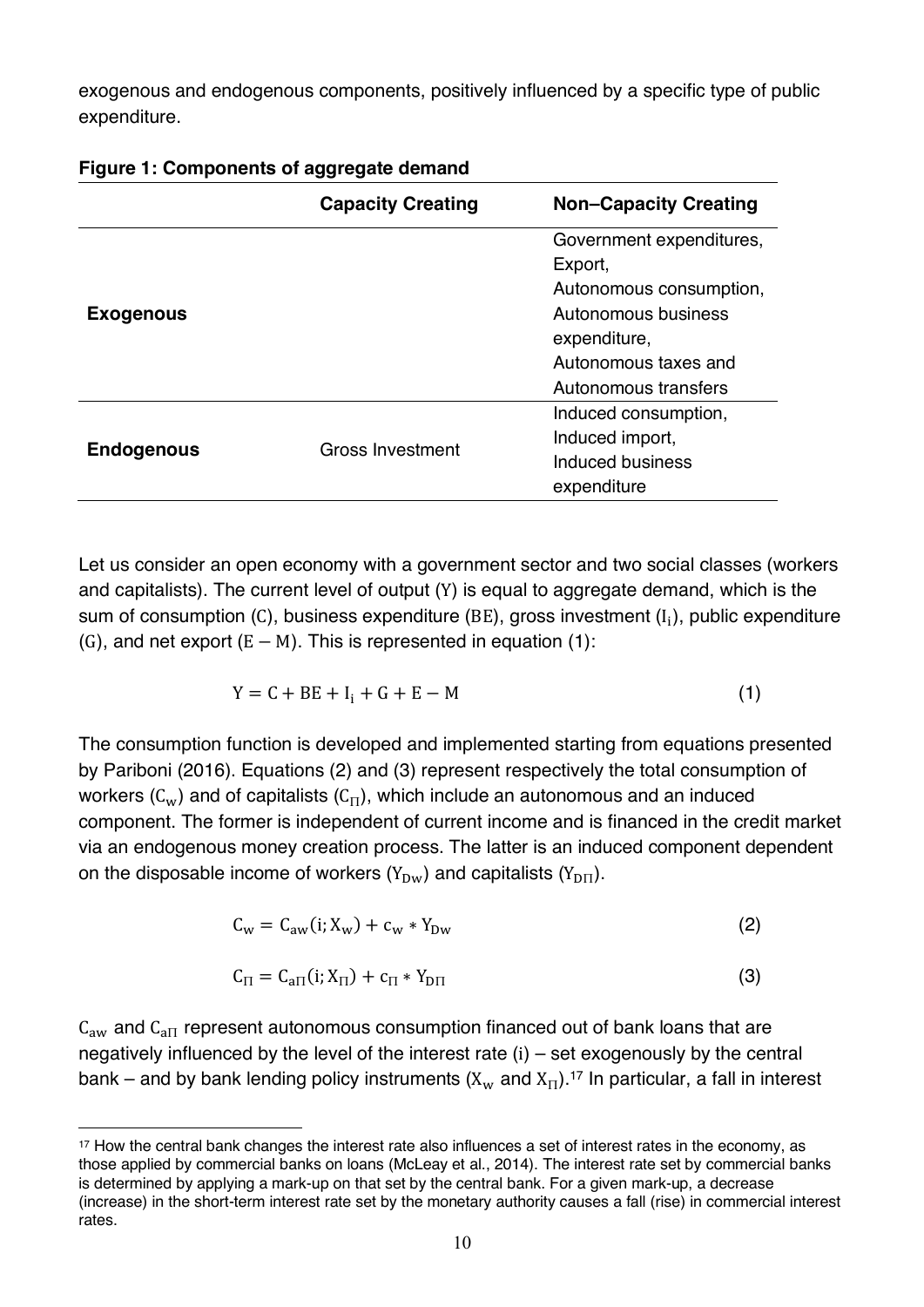rates reduces borrowing costs to finance the purchase of autonomous consumption and it can be seen by borrowers as an increase in their purchasing power, or as a decrease in the price of consumption goods.<sup>18</sup> Therefore, the amount of loans demanded by borrowers to finance household expenditures could increase when the interest rate falls (Garegnani, 2015).19 Autonomous consumptions are also negatively affected by a range of bank lending policy instruments that can influence the level of the effective demand for loans. In equations (2) and (3), such policy instruments are represented by variable X. This variable varies between 0 and 1 and it is a proxy for the assessment by banks of borrowers' creditworthiness or, rather, it measures the ability of the banking system to provide loans to different categories of borrowers (Wolfson, 1996).<sup>20</sup>  $X_{\Pi}$  and  $X_{w}$  are respectively the assessment of capitalists' and workers' creditworthiness.  $c_w$  and  $c_{\Pi}$  are respectively the marginal propensity to consume of workers and capitalists, and we assume that  $c_w > c_{\text{H}}$ (Kaldor, 1955). The total consumption function, is shown by equation (4). For the development of equation (4), please see Appendix 1.

$$
C = C_{a}(i; X_{w}; X_{\Pi}) + c_{w} * (TR_{aw} - T_{aw}) + c_{\Pi} * (TR_{a\Pi} - T_{a\Pi}) ++ [c_{w} * \omega * (1 - t_{w} - t_{rw}) + c_{\Pi} * (1 - \omega) * (1 - t_{\Pi} - t_{r\Pi})] * Y
$$
(4)

where  $TR_{aw}$  and  $TR_{a\text{H}}$  are the government autonomous transfers to wage- and profitearners.  $T_{\text{aw}}$  and  $T_{\text{a}T}$  are the autonomous taxes to workers and capitalists.  $\omega$  is the wage share and  $1 - \omega$  is the profit share.  $t_w$  and  $t_H$  are respectively the workers' and capitalists' tax rates (please see Appendix 1, equations 1.8 and 1.9).  $t_{rw}$  and  $t_{r\pi}$  represent the workers' and capitalists' transfers coefficients (please see Appendix 1, equations 1.11 and 1.12).<sup>21</sup>

$$
I_i = v * (d + g_e) * Y \tag{5}
$$

The gross investment function is represented in equation (5). In the SSM, gross investment  $(I_i)$  is fully induced and is positively affected by the normal capital-output ratio (v)<sup>22</sup> that represents technical conditions of production and by the replacement coefficient, also termed the rate of depreciation of capital (d). Furthermore, the actual level of effective demand and

<sup>18</sup> Changes in the rate of interest could affect the multiplier by influencing the level of distribution between profit and wages (Pivetti, 1990; Stirati, 2001). However, for sake of simplicity, we do not consider the effect of the interest rate on the multiplier.

<sup>19</sup> Although in the national account the purchase of houses is considered an investment, here we deal with it as a component of autonomous consumption.

<sup>&</sup>lt;sup>20</sup> When X is equal to 0, the banking system does not credit-constrain borrowers. Conversely, the closer X is to one, the more the banking system tends to constrain borrowers. The trustworthiness of borrowers can be measured in terms of, for example, banks' collateral request. Hence, when the banking system increases its demand for collaterals,  $X$  tends to 1; when the demand for collaterals decreases,  $X$  is closer to 0. As maintained by Keynes (1930, vol. I, p. 212), there is "always a fringe of unsatisfied borrowers" since the banking system is able to restrict credit by means of non-price mechanisms, e.g. the collateral request. For these reasons, "banks hold the key position in the transition from a lower to a higher scale of activity" (Keynes, 1937, p. 668) through their ability to define the borrowers' eligibility criteria.

<sup>&</sup>lt;sup>21</sup> As can be noted, both total taxes and the total transfers depend both on an autonomous component and on an endogenous component related to wage and profit shares.

<sup>22</sup> Following Girardi and Pariboni (2016), we assume that actual degree of capacity utilization is equal to the ratio between the actual level of output and the normal level of output. Hence, the normal degree of capacity utilization is equal to one. Subsequently  $v = K/v^n$ , where K is the actual capital stock and  $v^n$  is the normal level of output desired by entrepreneurs.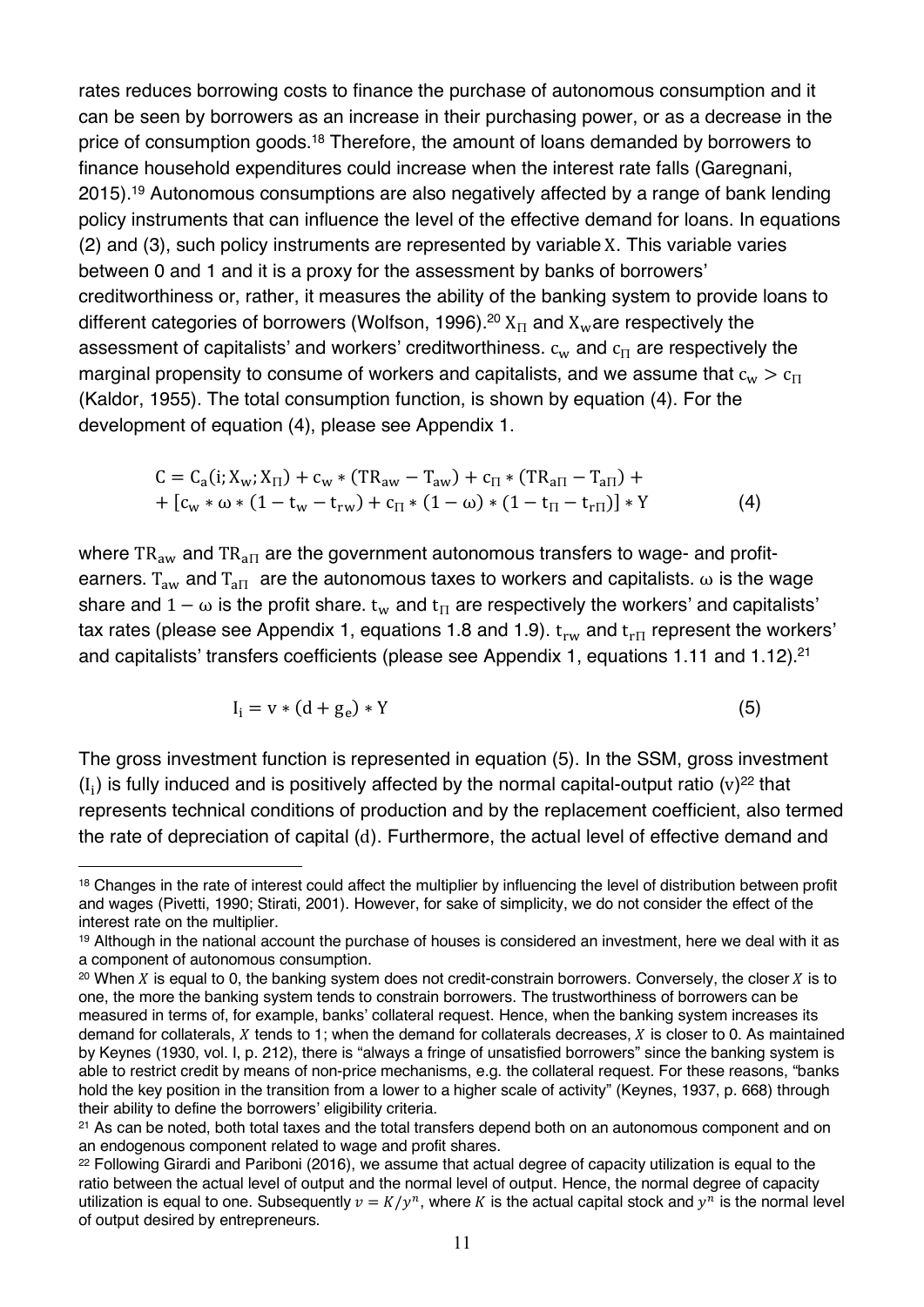the expected rate of growth of the normal level of effective demand  $(g<sub>e</sub>)$  have a positive influence on the level of investment. In other words, firms increase their capital stock by increasing the level of their investment in order to satisfy a greater demand for goods and services and when technical innovations occur, as summarized in equation (5) by v and d (Garegnani, 2015). $23$ 

Furthermore, the investment function (equation 5) does not imply that the actual degree of capacity utilization is equal to the normal or is desired by entrepreneurs  $(u_n)$ , but a continuous process of adjustment toward the latter is operational. Especially in the short run, the investment function allows a flexible degree of capacity utilization determined by the current level of demand. In the long run, a slow and gradual adjustment of the capital stock is driven by changes in long-term expectations  $(g<sub>e</sub>)$  and by a flexible accelerator mechanism. Such changes occur by means of reconsiderations by entrepreneurs about the expected growth of the effective demand  $(g_e)$  in light of the current rate of growth of output  $(g_v)$ , with the former moving toward the latter. However, as firms know that demand fluctuates, entrepreneurs do not consider any changes in demand as a stable and permanent change. Further, they adjust their capital stock by increasing (when  $g_v > g_e$ ) and decreasing (when  $g_v < g_e$ ) investment gradually over time rather than in one single period through a flexible accelerator process (Cesaratto et al., 2003). <sup>24</sup> This change in expectations and then in investment allow the actual degree of capacity utilization to gravitate toward the normal degree, where the latter is considered as a centre of gravitation to which entrepreneurs would like to produce.

$$
G = G_1 + G_2 \tag{6}
$$

Equation (6) represents government spending, which is composed of two types of public expenditure. The former is based on the purchase of goods and services  $(G_1)$  and the latter is oriented to promoting structural change, namely stimulating technical progress by means of industrial policies  $(G_2)$ . For instance, among the latter, we can include mission-oriented spending, which has led to major technological advances, such as the DARPA (Department of Defense) investment on ARPANET which became the modern-day internet, the ARPA-E (Department of Energy) investments in renewable energy, or the National Institutes of Health investments in the biotechnology sector (Block and Keller, 2011; Mazzucato, 2013).25

<sup>&</sup>lt;u>.</u> <sup>23</sup> Garegnani (2015, p. 113) argued that "in the long period the stock of productive equipment can change, it can do so in such a way as to adjust itself to the level of demand" and he considered that "the most important factors in determining private investment are the growth of final demand and technical innovations." (Garegnani, 2015, p. 132)

<sup>&</sup>lt;sup>24</sup> Since some fluctuations of demand could not be considered permanent, entrepreneurs do not immediately undertake a full adjustment of productive capacity to effective demand; rather, such adjustments occur by a flexible accelerator process (see equation 13). Notwithstanding, a flexible degree of capacity utilization allows firms to meet all peaks of demand with the current installed capacity (Ciccone, 1986).

 $25 G<sub>2</sub>$  is also termed as strategic investment, but a specification concerning this type of investment has to be made.  $G_2$  cannot be considered as investments specified in equation (5) since they do not immediately create productive capacity capable of producing other commodities demanded by firms and workers.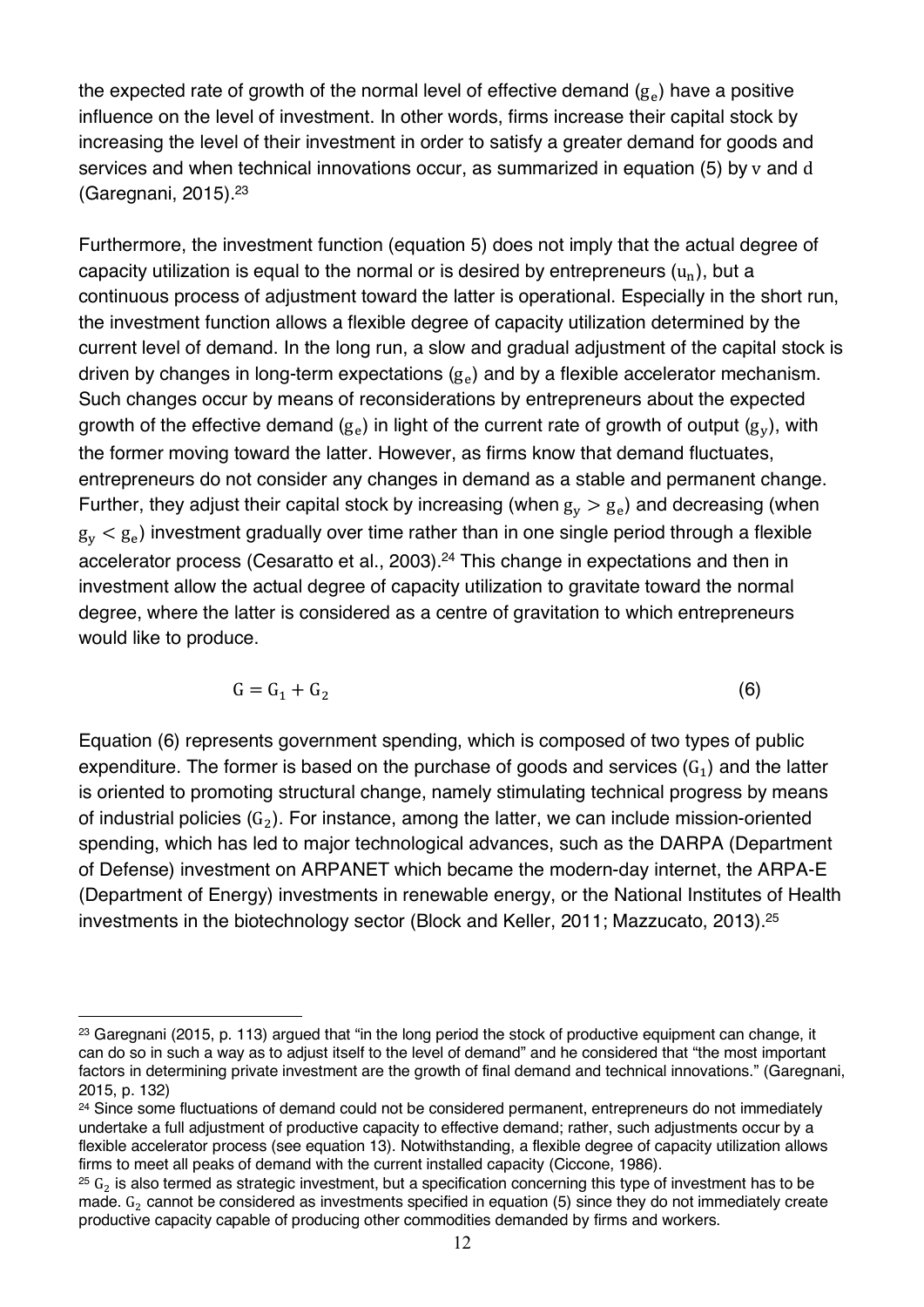$$
BE = BE_a + \gamma * G_2 \tag{7}
$$

Equation (7) shows the business expenditure (BE). In BE, we can include managerial expenses, for example, unproductive consumption, and R&D (Cesaratto et al., 2003). However, we split BE into exogenous and endogenous components. Particularly, we consider as autonomous  $BE<sub>a</sub>$  the above-mentioned unproductive consumption, such as the purchase of a company car, executive jet, marketing expenditure, etc., and a share of R&D due to an intrinsic capitalist competition. However, firms' R&D is also composed of an endogenous component driven by public expenditure oriented to promote innovation. In other words, specific types of public spending, for example, military expenditure, are able to induce and positively influence R&D of private firms (Mazzucato, 2013, 2016) by generating spin-offs through which research and innovation are developed and diffused to other sectors (Pivetti, 1992). In each of the above cases, public investment created a new landscape (rather than simply fixing market failures), which increased the expectations of business, resulting in an increase in private expenditure (Mazzucato, 2016). From an analytical standpoint, we introduce in equation (7)  $\gamma$  – a reaction coefficient greater than zero – that shows how an increase of  $G_2$  leads to an endogenous rise of firms' BE. In particular, the size of  $\gamma$  depends on the capacity of industrial policy to capture and involve more sectors in the economy. For instance, an industrial policy focused on one specific sector will show a lower  $\gamma$  compared to a policy that involves several sectors across the economy, as in the case of mission-oriented spending (Mazzucato, 2017).

Finally, equations (8) and (9) represent export and import. For equation (8), export is positively influenced by foreign demand  $(Y_{\text{frn}})$  and by a depreciation of the exchange rate (ε), which decreases national prices compared with foreign prices. In this regard, the central bank can entail considerable changes of the exchange rate by varying the interest rate (i) (Arestis and Sawyer, 2004). In particular, a decrease of the domestic interest rate makes domestic deposits less attractive compared to those denominated in foreign currencies. This leads to an outflow of capital and a depreciation of the domestic currency. The lower value of the national currency allows national goods to be less expensive than foreign goods, thus increasing exports  $(E_{ela})$  (Mishkin, 1995).<sup>26</sup>

$$
E = E_A(Y_f) + E_{ela}[\varepsilon(i)]
$$
\n(8)

At the same time, the depreciation of the exchange rate reduces imports  $(M<sub>ela</sub>)$  since foreign goods become more expensive compared to national goods. Moreover, following equation (9), if there is an increase in national output (Y), imports increase since the marginal propensity to import (m) assumes a value greater than zero.

<sup>&</sup>lt;sup>26</sup> In order to increase net exports by means of an exchange rate devaluation, the Marshall-Lerner condition has to be satisfied: the sum of export and import price elasticities has to be greater than 1.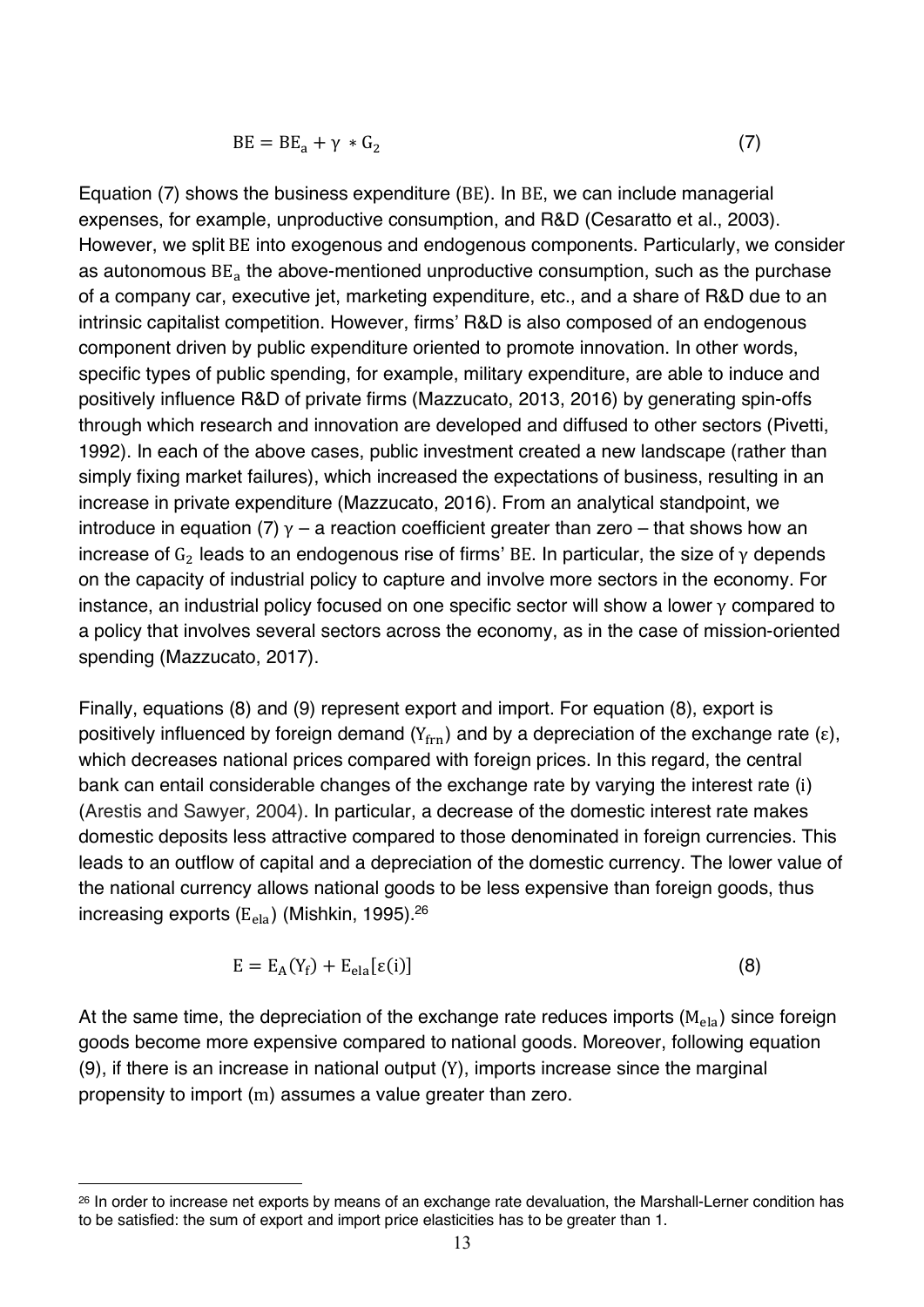$$
M = m * Y + \varepsilon * M_{ela}[\varepsilon(i)]
$$
\n(9)

Although, on the one hand, the exchange rate can be considered an instrument able to help the domestic net export  $(E - M)$ , on the other hand, the expansionary effect of an exchange rate devaluation could be partially or fully offset by an expansionary monetary policy carried out in foreign countries. Additionally, the technological advantages driven by innovation processes, enriching the productive matrix of a country, become factors that determine the growth of exports and the fall of import penetration (Cesaratto et al., 2003; Simonazzi et al., 2013).

Equation (1), along with equations  $(4) - (9)$ , together allow us to obtain the output supermultiplier. Equation (10) shows that the level of output is determined by an autonomous component of aggregate demand (numerator of equation 10) and by the supermultiplier (denominator of equation 10).27

$$
Y=\tfrac{C_a(i;X_w;X_{\Pi})+c_w*(TR_{aw}-T_{aw})+c_{\Pi}*(TR_{a\Pi}-T_{a\Pi})+BE_a+G_1+(1+\gamma)*G_2+E_A(Y_f)+E_{ela}[\epsilon(i)]- \epsilon*M_{ela}[\epsilon(i)]}{1-[c_w*\omega*(1-t_w-t_{rw})+c_{\Pi}*(1-\omega)*(1-t_{\Pi}-t_{r\Pi})]-v*(d+g_e)+m} \hspace{1.0in}(10)
$$

The numerator of equation (10) is characterized by autonomous components of aggregate demand that, for sake of simplicity, we call Z in equation 11

$$
Z = C_a(i; X_w; X_{\Pi}) + c_w * (TR_{aw} - T_{aw}) + c_{\Pi} * (TR_{a\Pi} - T_{a\Pi}) + BE_a ++ G_1 + (1 + \gamma) * G_2 + E_A(Y_f) + E_{ela}[ε(i)] - ε * M_{ela}[ε(i)]
$$
\n(11)

Moreover, in equation (12), we can denominate the marginal propensity to save as s

$$
s = 1 - [c_w * \omega * (1 - t_w - t_{rw}) + c_{\Pi} * (1 - \omega) * (1 - t_{\Pi} - t_{r\Pi})] + m \tag{12}
$$

Subsequently, we can substitute equations (11) and (12) in equation (10) and the output supermultiplier can be represented as shown in equation (10.1)

$$
Y = \frac{Z}{s - v * (d + g_e)}
$$
(10.1)

As shown in equation (10.1), a rise in the autonomous components of aggregate demand, as well as a rise in the marginal propensity to spend, leads to an increase in total output. However, whereas the output trend growth rate is driven by the trend growth rate of the autonomous components (Z), a change in marginal propensity to consume causes a permanent level effect (Freitas and Serrano, 2015). For instance, a single increase in the marginal propensity to spend (a decrease in s in equation 10.1), for example, determined by

<sup>&</sup>lt;sup>27</sup> In order to have an economically significant solution, the denominator of equation 10 has to be positive.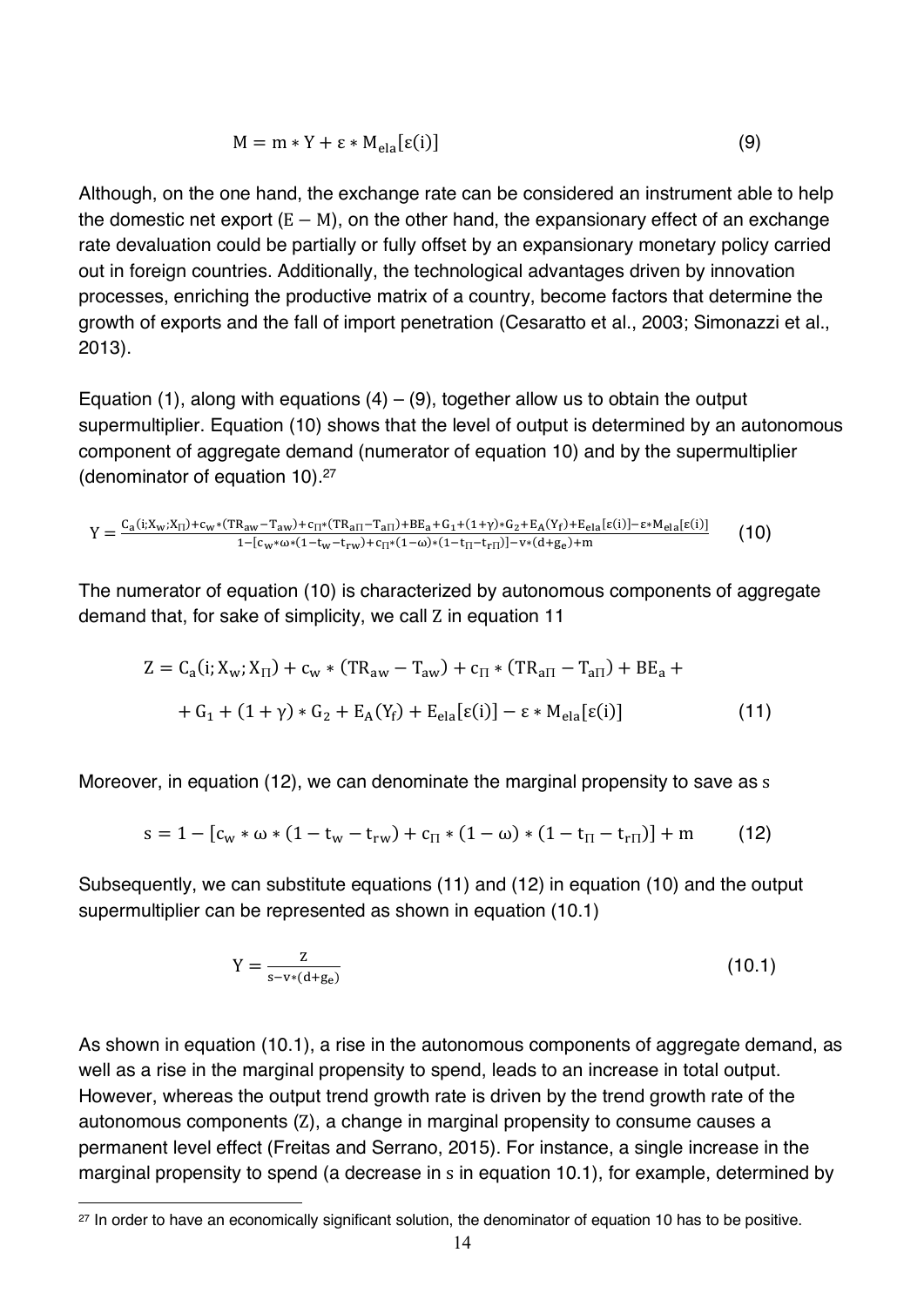an increase in wages, generates a higher rate of growth of output only in the period immediately after the change of distribution. Notwithstanding, when the supermultiplier effect vanishes, the economy resumes growing at the autonomous components rate  $(g_z)$ .<sup>28</sup>

As already mentioned, the output level represented by equation (10.1) is not necessarily combined with a normal degree of the capacity utilization  $(u_n)$ . However,  $u_n$  has to be considered as a centre of gravitation toward which the actual degree of capacity utilization  $(u_n)$  is presumed to be attracted. This occurs by a continuous tendency of productive capacity to adjust to the trend of effective demand by means of slow and gradual changes of the marginal propensity to invest grounded in the flexible accelerator effect (Cesaratto et al., 2003). Such changes occur by means of reconsiderations by entrepreneurs about the expected rate of growth of the effective demand  $(g<sub>e</sub>)$ , based on the current rate of growth  $(g<sub>v</sub>)$ . As suggested by Pariboni (2015), the long-term expectations about the growth of effective demand could be estimated by equation (13)<sup>29</sup>

$$
\dot{\mathbf{g}}_{\mathbf{e}} = \mathbf{x} * (\mathbf{g}_{\mathbf{y}} - \mathbf{g}_{\mathbf{e}}) \tag{13}
$$

where x is a reaction coefficient. If x is equal to 1, equation (13) shows a rigid accelerator process. However, since some fluctuations of demand could not be considered by firms as permanent, a gradual adjustment driven by a flexible accelerator is operative. Hence, x assumes positive values less than 1 ( $0 < x < 1$ ).

Analysing dynamically equation (10.1), we can represent the rate of growth of output in equation (14)

$$
g_y = g_z + \frac{\dot{v}*(d+g_e) + v*(g_e + d)}{s - v*(d+g_e)}
$$
(14)

where  $g<sub>z</sub>$  is the current rate of growth of the autonomous components of aggregate demand.  $\dot{v}$  and  $\dot{d}$  represent respectively the change of the capital-output ratio and the depreciation rate over time, for example, driven by the technical progress and the adoption of a new technique of production.

Analysing dynamically investment function (5), the rate of growth of investment  $(g_I)$  can be summarized in equation (15)

<sup>28</sup> Since a fully adjusted position is not the focus of this paper, we refer to other theoretical works demonstrating the process of gravitation according to which the actual degree of capacity utilization converges toward a normal degree. For a deepened review on this issue, see, among others, Serrano (1995), Cesaratto et al. (2003), Freitas and Serrano (2015), and Pariboni (2016). Additionally, for a review of the static and local dynamic stability conditions of the SSM, see Freitas and Serrano (2015).

<sup>&</sup>lt;sup>29</sup> For the sake of simplicity, we assume that expectations are based on the current discrepancies between the actual and expected rate of growth of effective demand. More realistically, the actual expected rate of growth should also relate with lagged gap between  $g_v$  and  $g_e$ . For a more complicate relationship between  $g_v$  and  $g_e$ , see Cesaratto et al. (2003, p. 44, fn. 19).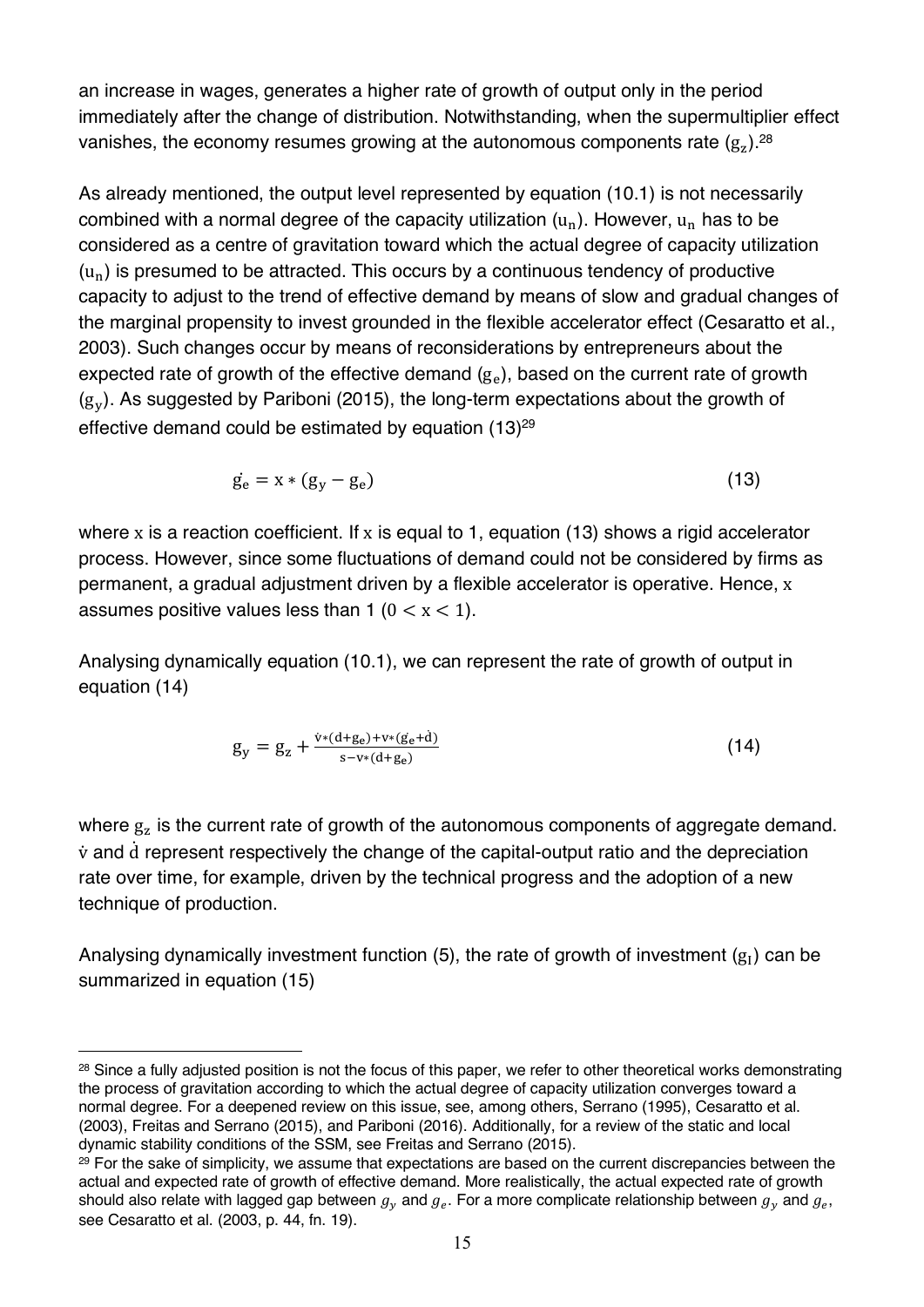$$
g_I = g_y + g_v + \frac{\dot{d} + g_e}{d + g_e} \tag{15}
$$

meaning that the rate of growth of investment depends on the growth rate of current output and expected demand. Furthermore, the change over time of the capital-output ratio and of the depreciation rate positively influences investment by changing the production techniques adopted in the economy and by accelerating the replacement of the old means of production.

In light of this model, we can understand that the rate of output growth and investment is strictly related to the rate of growth of autonomous components of aggregate demand passing through a multiplier and an accelerator effect. Therefore, stimulating aggregate demand becomes necessary in terms of output and investment growth, not only during a period of economic slowdown or only in the short-term, but in the long term when the possibility of creating new resources and new productive capacity increases and it becomes particularly relevant (Trezzini and Palumbo, 2016). Subsequently, contrary to EA and NK supporters, endorsing a CK view based on the SSM, expansionary fiscal policies generate an expansionary effect on output throughout the business cycle. Furthermore, if such policies are sufficiently persistent to change entrepreneurs' current long-term expectations of growth  $(g<sub>e</sub>)$ , gross investment also has to increase in order to satisfy a greater expected demand for goods and services. As shown by this model, interest rates do not influence the entrepreneurs' investment decisions, but monetary policy could affect the size of loans demanded by borrowers for the purchase of houses and consumption goods, as well as the net export by means of the effect of the interest rate on the exchange rate.

# **5. Schumpeter meets Keynes: fiscal policies, technical progress and the supermultiplier**

Following the SSM model and the line of reasoning developed by Mazzucato (2013, 2016), in the next subsections we analyse how different types of fiscal policies can influence the level of output and investment. In addition, we show how specific government spending can stimulate innovation and how the latter affects both autonomous and induced components of aggregate demand.

#### *5.1. Fiscal policies: a comparative static analysis*

In advanced countries, there is a lively debate on which fiscal policy stimulus is more effective in terms of output and investment growth. In order to shed light on this issue, we use the SSM model by assessing how different decisions of fiscal policy influence the level of output and private investment by changing the level of output and the expectations of growth of effective demand. In particular, we analyse the effects of autonomous taxes and transfers as well as the change of tax rates and the transfers coefficients, also considering the opposing social classes (workers or capitalists) to which these alternative fiscal policies are oriented. Furthermore, the same analysis will be carried out on the two types of public expenditure considered in the SSM.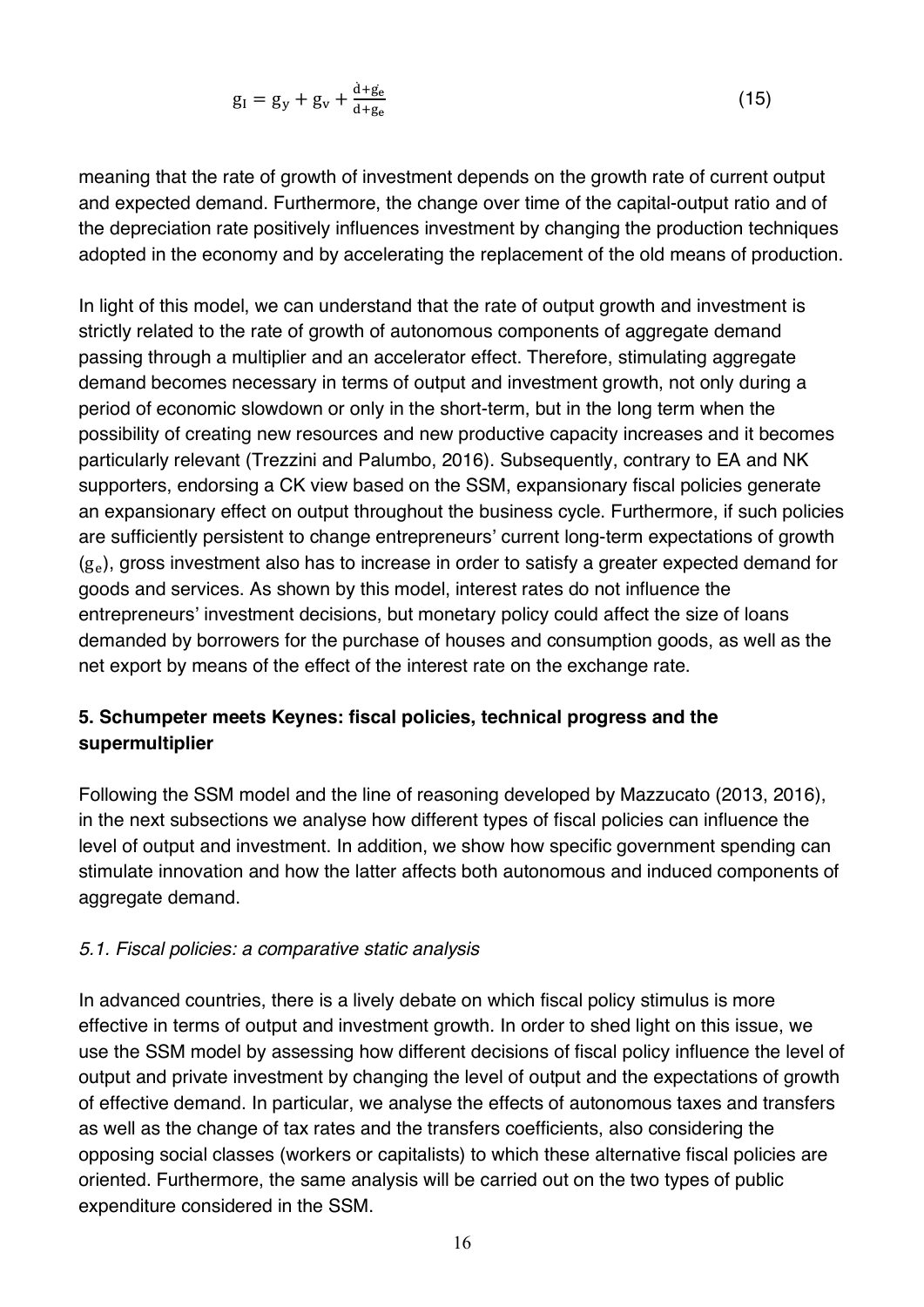Following equation (10), a decrease in autonomous taxes levied on workers  $(T_{aw})$  and capitalists (T<sub>aII</sub>), as well as a rise of exogenous transfers (TR<sub>aw</sub> and TR<sub>aII</sub>), generate a positive effect on output by increasing the disposable income of workers and capitalists, thus causing an increase in total consumption. However, since workers' marginal propensity to consume is greater than capitalists' propensity ( $c_w > c_{\text{H}}$ ) and both are less than 1, the impact of a decrease in taxes or an increase in transfers generates a greater level of total consumption if such fiscal policies are targeted towards workers rather than capitalists. In other words, autonomous transfers and taxes, by affecting the disposable income of workers  $(Y_{DW})$  and capitalists  $(Y_{DT})$ , influence total consumption in a different manner since the capitalists' propensity to hoard is greater than workers'  $(s_w < s_\Pi)$ . A similar reasoning can be made for what concerns a change in the tax rates ( $t_w$  and  $t_H$ ) or in the transfers coefficients  $(t_{rw}$  and  $t_{r}$ ). A decrease in  $t_w$  and  $t_{\text{H}}$ , as well as a reduction in  $t_{rw}$  and  $t_{r}$ , changes the disposable income of both social classes affecting the total consumption. As before, due to a different marginal propensity to consume  $(c_w > c_{\text{H}})$ , the SSM model shows that a decrease in workers' tax rate  $(t_w)$  or transfers coefficient  $(t_{rw})$  causes a larger expansionary effect compared to a reduction of capitalists' tax rate  $(t_{\Pi})$  and transfers coefficient  $(t_{\Pi})$ . Analytically, as shown by equation (10), the supermultiplier assumes a larger value and then a higher level of output is experienced whether the workers' tax rates and the transfers coefficient decrease rather than capitalists'. We can thus affirm that a decrease in autonomous taxes or an increase in exogenous transfers generates a greater level of output if resources are targeted to increase workers' disposable income rather than capitalists', since the former shows a larger marginal propensity to consume than the latter. Similarly, a decrease workers' tax rate  $(t_w)$  and transfers coefficient  $(t_{rw})$  generates a larger supermultiplier than a fall of capitalists' tax rates ( $t_{\text{H}}$ ) and transfers coefficient ( $t_{\text{H}}$ ).

Considering now the role played by public expenditure, a rise in  $G_1$  and  $G_2$  generates a greater effect on output compared with a change of the same size in autonomous transfers or taxes. Public expenditure  $(G_1 \text{ and } G_2)$  acts directly on total output while autonomous transfers or taxes affect the production passing through the disposable income of workers and capitalists. Workers and capitalists, saving part of the new amount of resources bestowed by government, reduce the effect in terms of output of a fiscal policy based on taxes and transfers compared to a fiscal policy based on a rise in government spending. In other words, we can affirm that the government spending supermultiplier is larger than the tax and transfer multipliers.30

Moreover, in our analysis, we also consider different types of public expenditure  $(G_1 \text{ and } G_2)$ . The former is supposed to finance the purchase of final goods for the direct fruition, while the latter is supposed to concentrate resources in strategic or new economic areas. Among  $G_2$ ,

<sup>&</sup>lt;u>.</u> 30 For the sake of simplicity, in order to demonstrate such a relationship, we assume a single marginal propensity to consume (c) and exogenous transfers (TR), taxes (T) and government spending (G). The output is represented by the following equation  $Y = (1/1 - c) * [G + c * (TR - T)]$ . The government spending multiplier is equal to  $1/1 - c$  and the tax and transfer multiplier is equal to  $c/1 - c$ . Since the marginal propensity is less than 1 (c < 1), part of transfers and taxes is absorbed by savings. Subsequently,  $1/(1 - c) > c/(1 - c)$ , meaning that the spending multiplier is larger than the transfer and tax multiplier.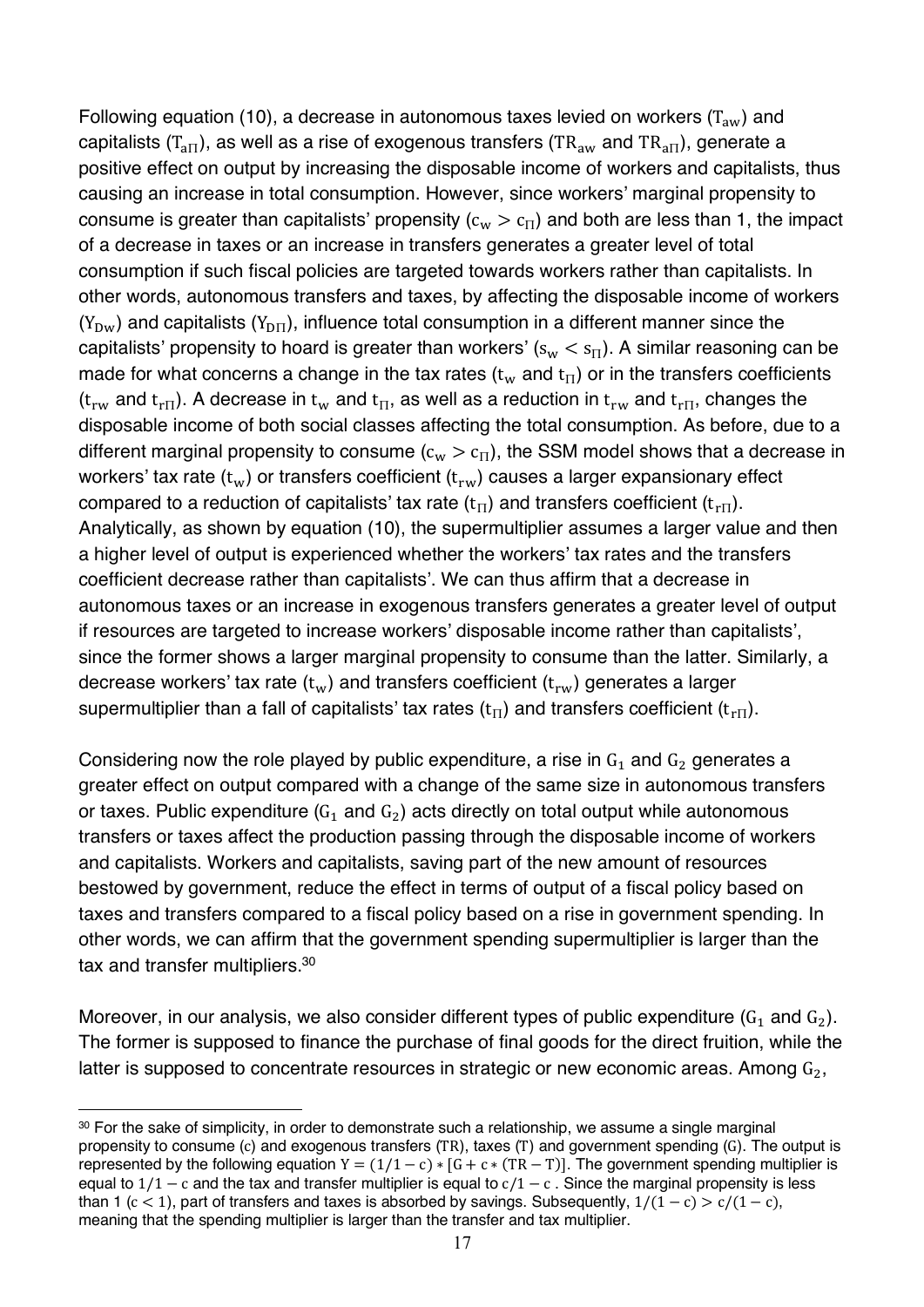we can include public spending toward the military and aerospace sector, as well as energy and clean-tech sectors, biotechnology and nanotechnology, and information technology. This kind of public expenditure is based on a precise and forward-looking industrial policy, especially grounded in the will to find solutions for technical problems (Pivetti, 1992). Hence, the state carries out a fruitful role by creating a new vision, and new opportunities by coordinating efforts of different actors (private and public) and directing their behavior to sectors and fields beyond existing paradigms (Mazzucato, 2016). In this framework, government expenditure  $(G_2)$  leads to new technological opportunities establishing a direction for technical change (Mazzucato, 2013). Historically, these types of public expenditures have financed both applied and basic research in high-risk areas, creating technological and market opportunities into which the business sector injected new resources only after the public sector has independently tackled high risks and troubles (Mazzucato, 2016). In these terms, government spending  $(G_2)$ , allocating resources strategically, is capable of positively stimulating and leveraging private business expenditures in these areas.

We can therefore affirm that alternative types of public fiscal policy, based on the change of autonomous components of aggregate demand, generate different effects in terms of output. As shown in the following inequality (16), the supermultiplier assumes different values depending on which exogenous components of fiscal policies change:

$$
\frac{1+\gamma}{s-v*(d+g_e)} > \frac{1}{s-v*(d+g_e)} > \frac{c_w}{s-v*(d+g_e)} > \frac{c_{\Pi}}{s-v*(d+g_e)}\tag{16}
$$

As shown by inequality (16), the supermultiplier related to  $G_2$  assumes the largest value since  $\gamma > 0$ . By contrast, the supermultiplier related to autonomous capitalists' transfers and taxes is the lowest value since  $c_{\text{H}} < c_{\text{w}} < 1$ .

The comparatively static analysis developed in this section does not regard the change in the expectation of growth of the aggregate demand. In the next section, we deal with this topic focusing on the role played by expansionary fiscal policies.

#### *5.2. Fiscal policies and expectations of growth*

In order to show the role played by expectations of growth of aggregate demand  $(g_e)$ , we have to assume that the government exogenously decides to pursue a permanent expansionary fiscal policy. In fact, only a permanent change in the rate of growth of the autonomous components can vary the expectation of growth. On the contrary, a temporary expansionary fiscal policy is supposed to increase the output through a provisional increase in the degree of capacity utilization without engendering any changes in expectations of growth  $(g<sub>e</sub>)$  and then in the level of investment. For these reasons, we assume that the state – alternatively and permanently – changes the rate of growth of one of the above-mentioned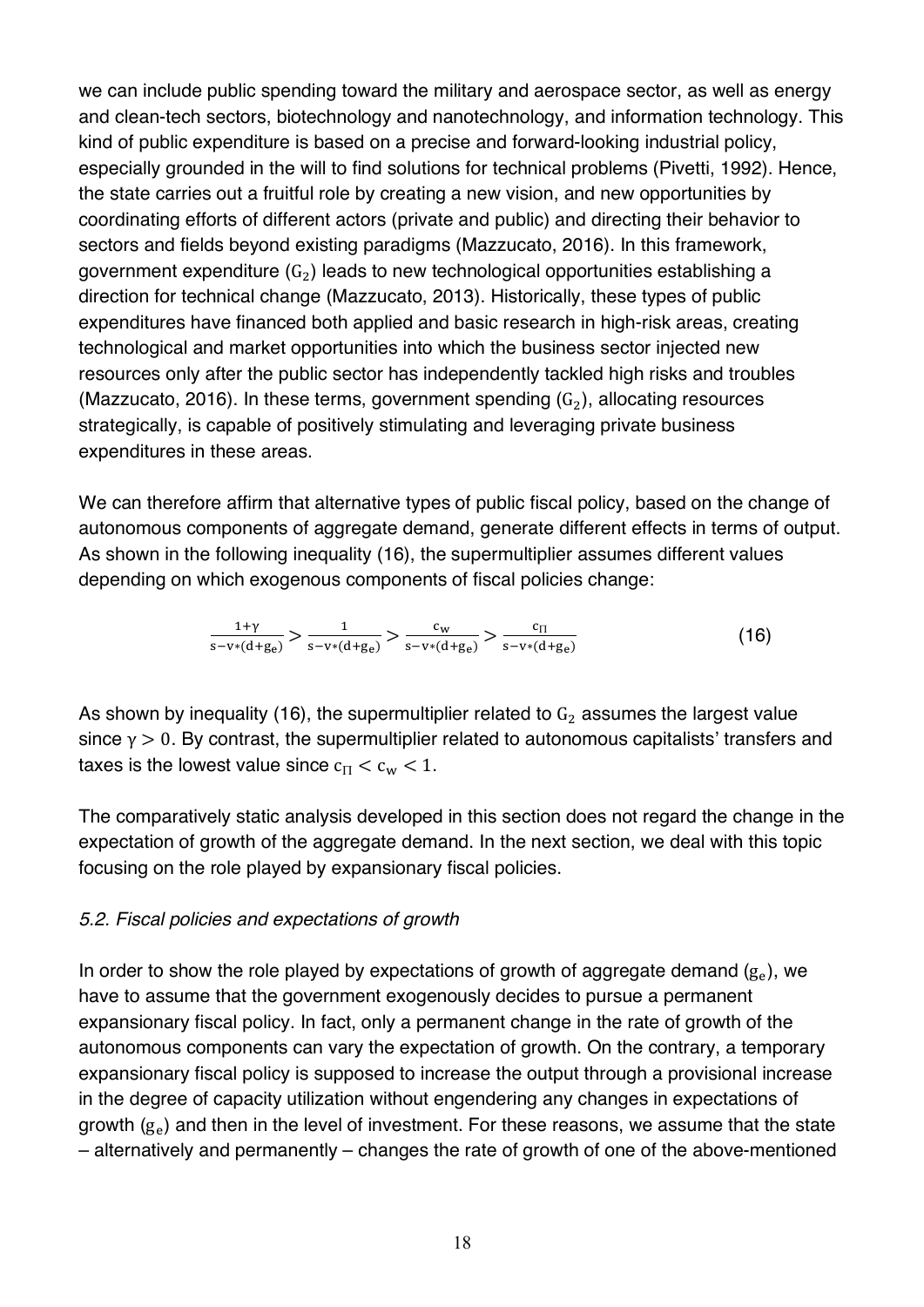autonomous components: taxes, transfers, and two types of public expenditure. <sup>31</sup> Moreover, we suppose an economy in an expansionary phase with abundant labour and the modification of the rate of growth of fiscal autonomous components, albeit alternative due to different decisions of fiscal policy, has to be of the same entity among the considered variables.

A permanent change in the rate of growth of the autonomous components of aggregate demand generates both different level effects (see inequality 16) and simultaneously modifies the economy's trend growth rate. Subsequently, a modification of the autonomous components' trend growth rate alters the expectations of growth of aggregate demand  $(g<sub>e</sub>)$ and therefore affects the value assumed by the supermultiplier. Especially, changes in  $g<sub>e</sub>$ modify the value of the accelerator and then the denominator of the supermultiplier.

Alternative types of fiscal policy not only create a different output level but, if considered permanent by entrepreneurs, generate different expected rates of growth of the aggregate demand during the phase of transition toward a new fully adjusted position. <sup>32</sup> Consequently, following equation (5), we can affirm that investment is affected both by a different output level and by different expectations concerning the growth rate of the aggregate demand. In order to explain this influence, we focus on  $G_1$  and  $G_2$  and later introduce the effect of a change in the rate of growth of autonomous transfers and taxes. An increase in the rate of growth of different types of public expenditure  $(G_1 \text{ and } G_2)$  raises both the trend growth rate of the economy and also generates two different level effects on output. As summarized by equations 10 and 10.1,  $G_2$  leads to a greater effect on the output level than  $G_1$  due to a larger induced effect on the firms' business expenditure (BE) that guarantees a greater supermultiplier (see inequality 16). Starting from equation 10 and 10.1, we can represent different effects of alternative public expenditure by means of the following relationship (17):

$$
\Delta G_1 \frac{1}{s - v * (d + g_e)} = \Delta Y_{G1} < \Delta Y_{G2} = \frac{1 + \gamma}{s - v * (d + g_e)} \Delta G_2 \tag{17}
$$

In relationship (17), we can show such inequality only in the period immediately after the increase of the growth rate of  $G_1$  and  $G_2$ . In particular, during the transition toward a new adjusted position, a larger supermultiplier generates a greater output growth rate, whether the public spending is targeted towards  $\texttt{G}_{2}$  rather than  $\texttt{G}_{1}.^{\text{33}}$  However, as noted above, although in a fully adjusted position the output growth rate and the expected effective demand growth rate are equal to growth of exogenous components of the aggregate demand, during the adjustment process toward a normal equilibrium position, the expected rate of growth of the effective demand  $(g<sub>e</sub>)$  diverges from the trend growth rate of

1

<sup>31</sup> In order to have a permanent expansionary fiscal policy, autonomous taxes have to decrease. However, different from other exogenous components controlled by the government, a permanent decrease in the rate of growth of autonomous taxes leads to a zero lower bound.

<sup>32</sup> In a fully adjusted position, capacity follows the trend of effective demand and the degree of capacity utilization is equal to the planned utilization rate. (Cesaratto et al., 2003, p. 44).

<sup>&</sup>lt;sup>33</sup> In a fully adjusted position where  $g_e = g_z$ , the trend growth rate generated by alternative government spending will be the same:  $\Delta G_1 \frac{1}{s-v*(d+g_z)} = \Delta Y_{G1} = \Delta Y_{G2} = \frac{1+\gamma}{s-v*(d+g_z)} \Delta G_2$ . Only a further change in the growth rate of autonomous components can generate the inequality shown in (17).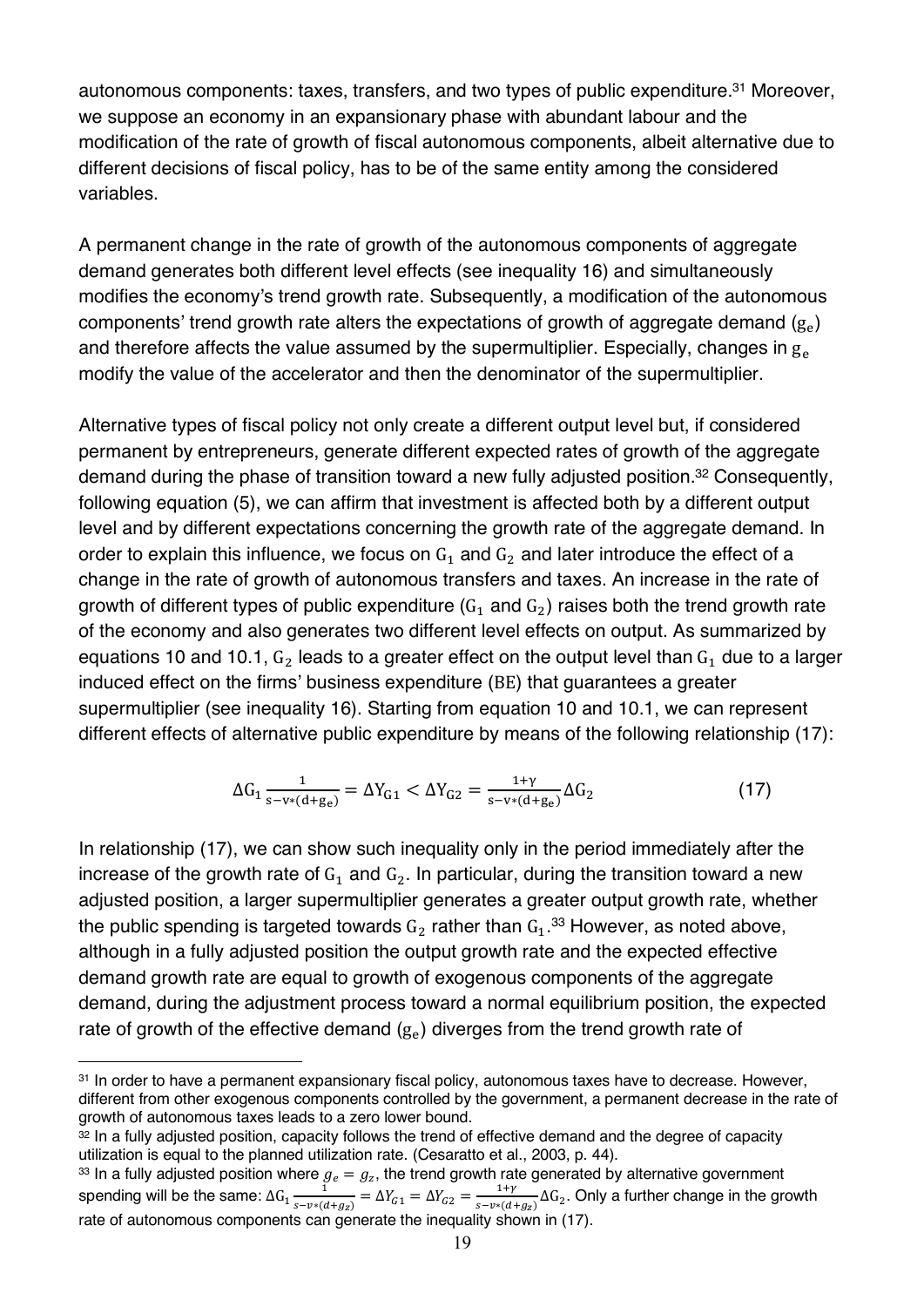autonomous components  $(g_z)$ . In particular, changes in  $g_e$  are influenced by the realized output growth rate  $(g_v)$ , which in turn depends on the effect of alternative public spending. Hence, focusing on the role played by the fiscal policy, a different  $g_V$  is experienced only in the period immediately subsequent to the implementation of a permanent fiscal policy shock and it depends on which kind of fiscal policy is pursued by the government. Subsequently, different effective rates of growth of output  $(g_v)$  determine several expectations concerning the expected rate of growth of effective demand  $(g_e)$  (see equation 13). However, an increase in  $g<sub>e</sub>$  does not allow a permanent increase in the growth rate of output since the economy experiences a faster growth compared with the growth of the exogenous components of aggregate demand only in the period immediately after the rise of  $g_{\rm e}$ (Cesaratto et al., 2003). Although initially the economy shows a higher growth due to different supermultipliers, the output growth rate plummets toward the autonomous components growth rate  $(g_z)$  during the adjustment process, as well as in the fully adjusted position the expected growth of effective demand will be equal to the growth rate of the autonomous components  $(g_e = g_z)$ .

Hence, during the process of adjustment toward a new equilibrium position, alternative fiscal policies generate different growth rates of output through different values assumed by the supermultiplier. Considering the analysis developed above concerning the effects in terms of output growth of alternative fiscal policies, we can summarize the results of alternative fiscal policies by means of the following inequality (18):<sup>34</sup>

$$
g_{y\Delta G_2} > g_{y\Delta G_1} > (g_{y\Delta TR_{aw}} = g_{y\Delta T_{aw}}) > (g_{y\Delta TR_{aII}} = g_{y\Delta T_{aII}})
$$
(18)

The subscript presented in each component represents the implementation of alternative fiscal policies by the government. Only during the transition toward a new fully adjusted position does an increase in the rate of growth of  $G<sub>2</sub>$  generate the greatest effect in terms of output growth compared with the remaining variables controlled by the government. Moreover, following equation (13), a continuous process of confirmation of expectations takes place. That makes firms reconsider the expected rate of growth of the effective demand  $(g_e)$  based on the realized rate of growth of the output  $(g_v)$ . Thus, combining the process summarized in equation (13) with the several effects of alternative fiscal policies, we can represent the expectation revision in the following system of equations (19):

<sup>&</sup>lt;sup>34</sup> Here a twofold issue has to be highlighted. First, compared to the remaining variables presented in inequality (18), exogenous taxes have to decrease in order to generate a positive effect on output (see equation 10); second, for the sake of simplicity, we do not consider any affects in the change of the tax rate and of transfers coefficient. However, it is easy to understand that changes in both above-mentioned components generate exclusively a level effect by changing the value of the supermultiplier.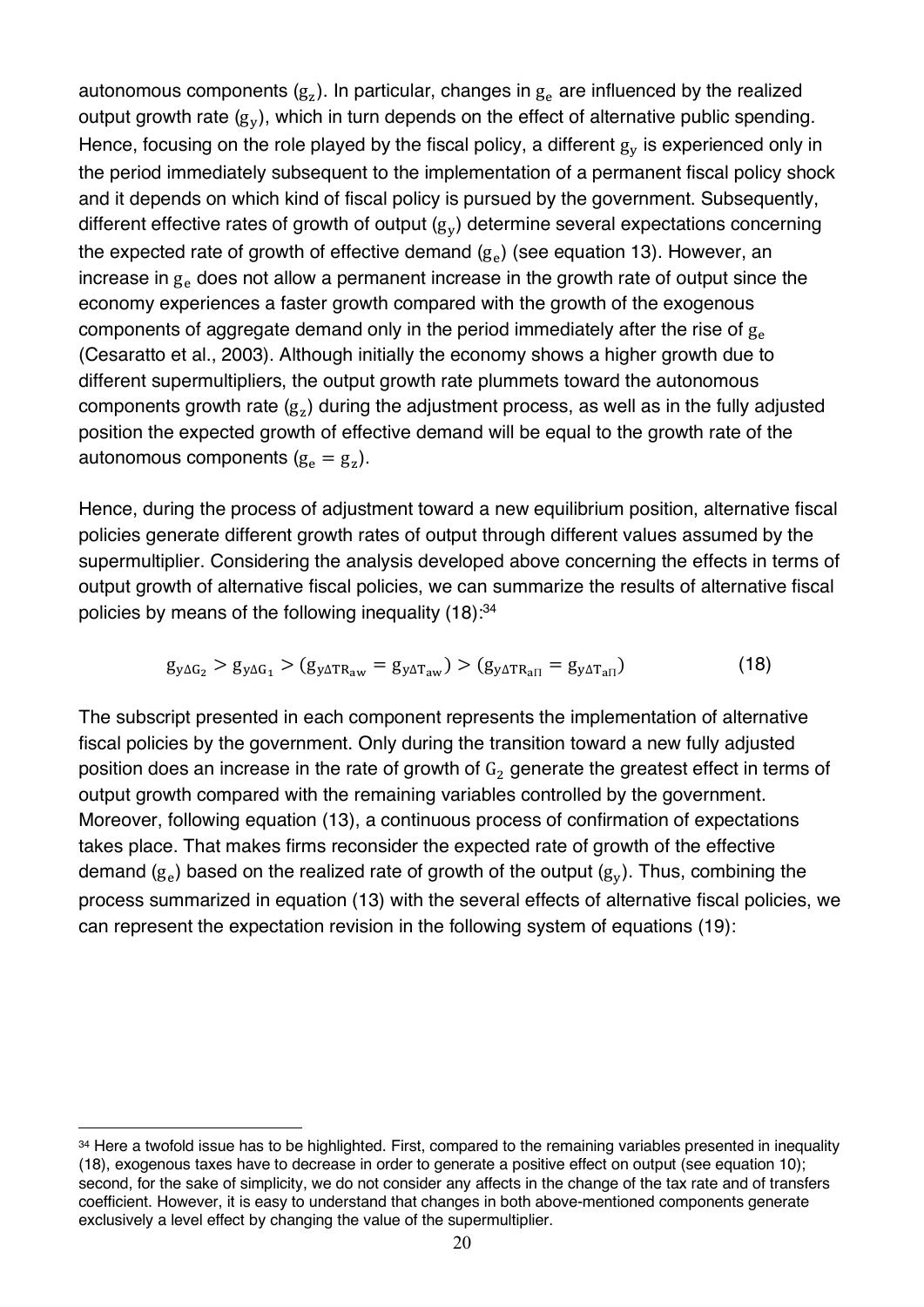$$
g_{e\Delta G_2} = x * (g_{y\Delta G_2} - g_e)
$$
  
\n
$$
g_{e\Delta G_1} = x * (g_{y\Delta G_1} - g_e)
$$
  
\n
$$
g_{e\Delta T R_{aw}} = x * (g_{y\Delta T R_{aw}} - g_e)
$$
  
\n
$$
g_{e\Delta T_{aw}} = x * (g_{y\Delta T_{aw}} - g_e)
$$
  
\n
$$
g_{e\Delta T_{a\Pi}} = x * (g_{y\Delta T_{a\Pi}} - g_e)
$$
  
\n
$$
g_{e\Delta T_{a\Pi}} = x * (g_{y\Delta T_{a\Pi}} - g_e)
$$
  
\n(19)

Furthermore, starting from relationships presented in (18) and (19), we can also represent changes in the expectations of growth corresponding to alternative fiscal policies through the following inequalities (20):

$$
\dot{g_{e\Delta G_2}} > g_{e\Delta G_1} > (g_{e\Delta T R_{aw}} = g_{e\Delta T_{aw}}) > (g_{e\Delta T R_{a\Pi}} = g_{e\Delta T_{a\Pi}})
$$
(20)

Subsequently, following equation (15), we can show that alternative fiscal policies, having different impacts in terms of output and expectations during the transition towards a new fully adjusted position, affect the growth of investment in a different way. Especially, starting from relationships presented in (18) and (20), we can represent the rate of growth of investment related to the alternative fiscal policies by means of the following inequality (21):

$$
g_{IG_2} > g_{IG_1} > (g_{ITR_{aw}} = g_{IT_{aw}}) > (g_{ITR_{aII}} = g_{IT_{aII}})
$$
\n(21)

As shown, government spending, targeted towards strategic sectors  $(G_2)$ , generates the greatest effects in terms of output and expectations and then investment growth. On the contrary, the rate of growth of autonomous capitalists' transfers and taxes shows the lowest effect in terms of output, expectations, and thus investment growth.

#### *5.3. A demand-led technical progress*

Now, we analyse the influence of the process of innovation on several components of the SSM.  $G_2$ , along with private business spending (BE), compared to the other autonomous components of aggregate demand, have to be considered the premise for generating a process of innovation. These expenditures are grounded on the will to find solutions to technical problems (Pivetti, 1992).

However, while  $G_2$  stimulates and facilitates the technical progress, on the other hand, due to intrinsic difficulties in the process of innovation,  $G_2$  and then also BE are not synonymous with innovation. In particular, an increase in public spending or in business expenditure does not create *per se* technical progress, but it increases the probability that an innovation is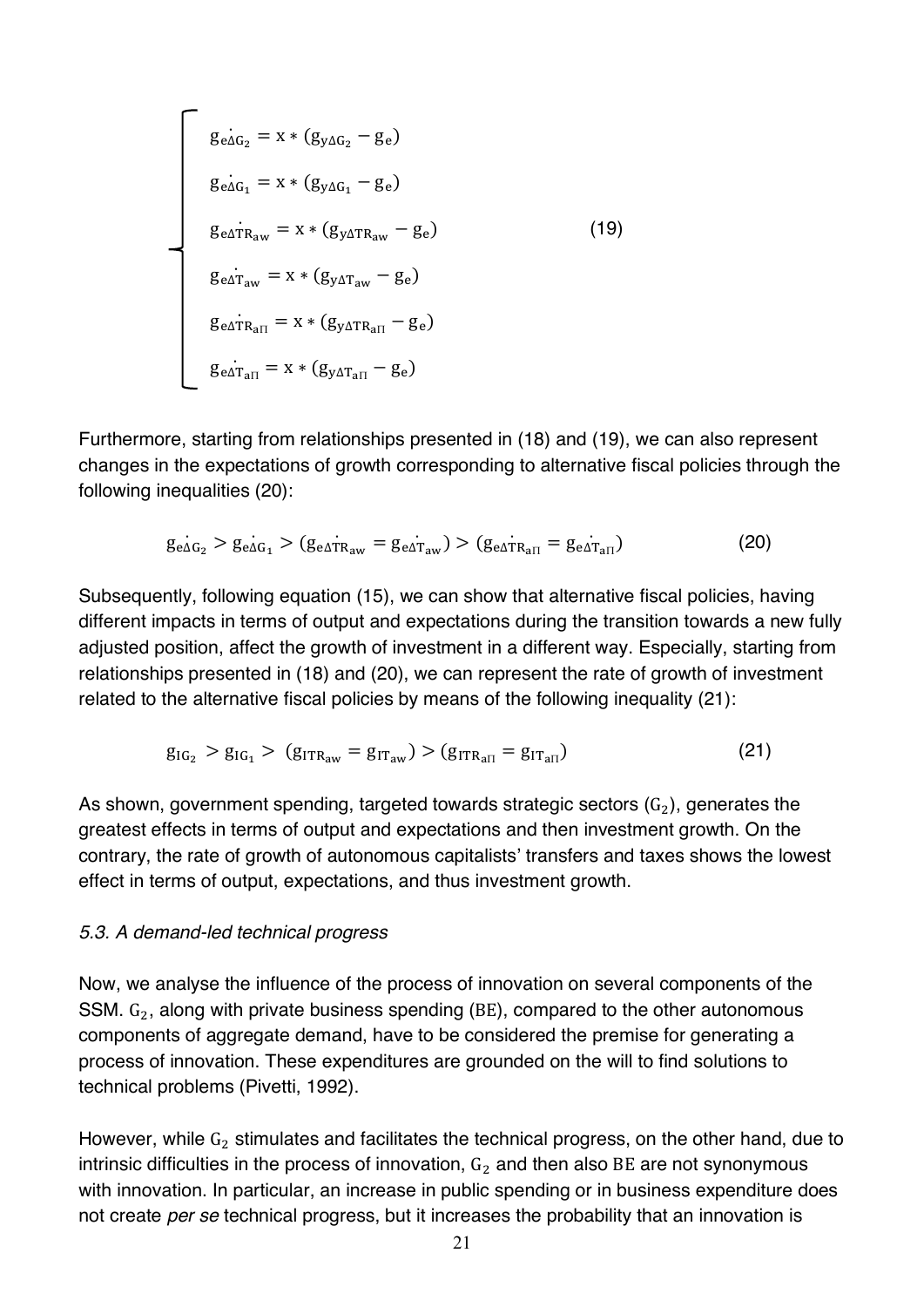discovered and diffused in the market. As a consequence of this line of reasoning, the technical progress appears as endogenously determined and driven by specific demand-led government policies, which, in turn, are also able to foster and stimulate private business expenditure. These accelerate and facilitate the development of innovation and its diffusion into the economy.

Although the technical change is usually interpreted as a supply-side factor that causes an upward shift of the schedule of the marginal productivity of capital, we try to deepen this issue by focusing on the relationship between innovation and demand-side factors. Endorsing the view presented in the SSM, the technical progress is capable of generating effects both on the level of output and on the rate of growth of effective demand. The former is supposed to influence the value of the supermultiplier whereas the latter is assumed to change the trend growth rate of the exogenous components of aggregate demand.

In particular, innovation has a persistent effect on gross investment by changing the capitaloutput ratio (v) and the depreciation rate (d). Consequently, a change in marginal propensity to invest (see equation 5) influences the supermultiplier and then the level of output. In particular, technical progress increases the obsolescence of installed capital goods and thus grows the depreciation rate (d) and then accelerates the process of investment and of replacement of old machineries (Garegnani, 2015). In addition, technical progress could influence the capital-output ratio, or rather, the adopted techniques of production.<sup>35</sup> Based on which technical progress is introduced in the economy, the capital-output ratio (v) could increase, decrease, or even remain constant. In particular, if the technical progress is capitalusing, a larger v positively influences both the investment level and the value of the supermultiplier. On the contrary, a capital-saving technical progress reduces v, the supermultiplier, and investment. Finally, if the innovation is Harrod-neutral, v remains constant, as well as the investment and the supermultiplier (Cesaratto et al., 2003).

Nevertheless, the innovation might also engender a positive effect on the trend of economic growth by affecting the autonomous components of aggregate demand, as with consumptions and net exports. As underlined by Cesaratto et al. (2003), product innovation, by continuously creating new consumption needs, increases the obsolescence of old commodities.36 This could positively stimulate the autonomous consumption financed out of the credit market through an endogenous money-creation process (Pariboni, 2016). However, although innovation might stimulate borrowers' demand for loans, an increase in

<sup>1</sup> <sup>35</sup> If the new production technique, which has been discovered by the process of innovation, is dominant for all distribution combinations compared to the old techniques, then the new technique will be adopted. That occurs since it allows firms to generate a greater rate of profit for every possible wage rate. Conversely, if the new technique is dominant, but not for all distribution combinations, it will only be adopted under certain distributive arrangements. Especially for a given profit rate, the chosen technique will have to be so to maximize the wage rate. In that case, either the new or an old production technique could be adopted.

<sup>36</sup> The technical progress could lead to changes in the marginal propensity to consume by means of changes in the distributive shares. Such modifications could occur in both directions, leaving the change of the marginal propensity to consume undetermined. However, if the marginal propensity to consume decreases due to an increase in profit share, the stylized fact of the constancy of average propensity to consume in advanced countries (Cesaratto et al., 2003) could be explained by an increase in autonomous consumptions financed through the credit market.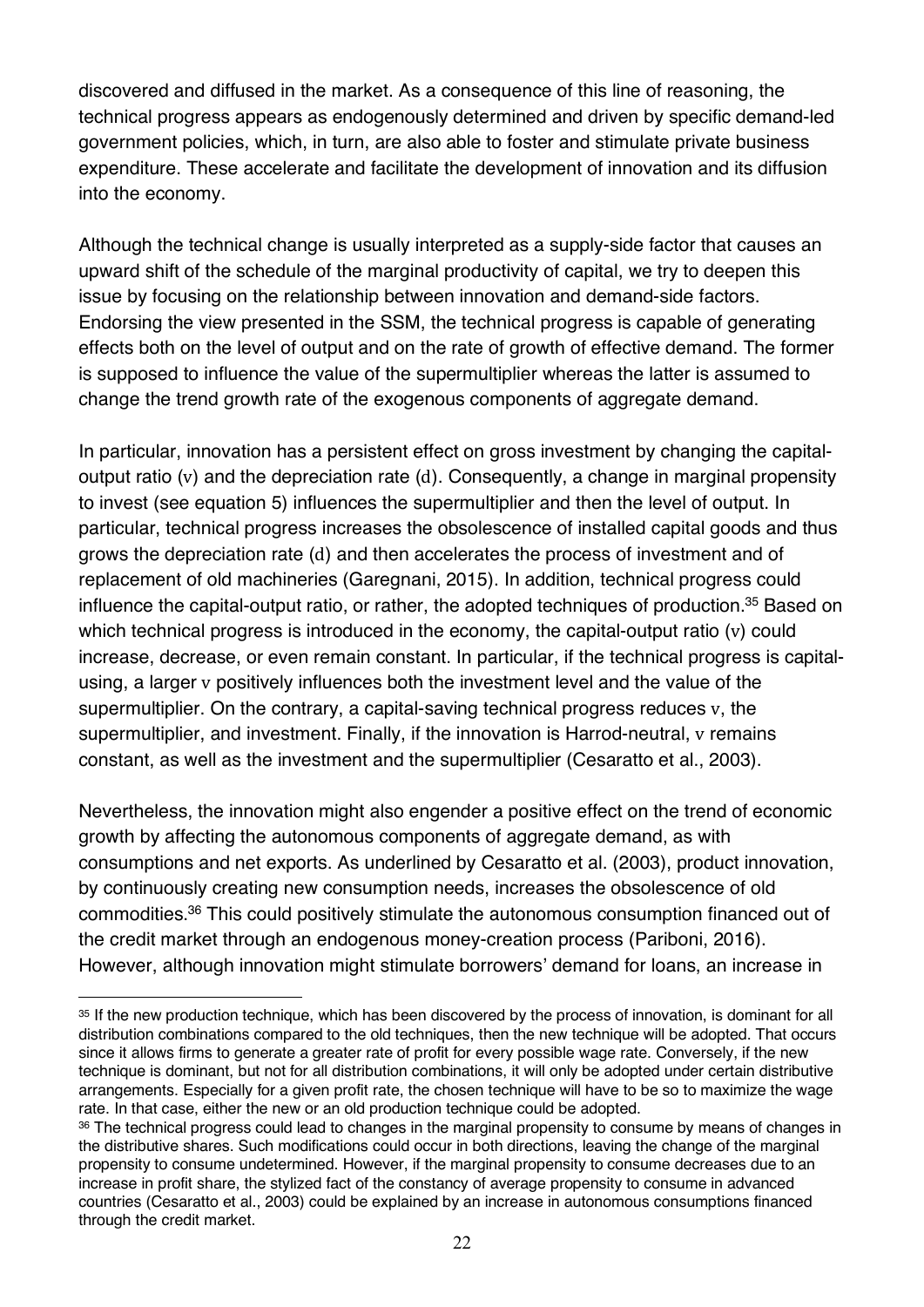the interest rate, and a rise in the value of collateral requested by commercial banks, as well as a sudden institutional restrictive regulatory policy, could limit the positive effect of an innovative wave.

Concerning countries' external relations, technical change generates technological advantages in terms of productive capacity that represent one of the main factors that stimulate the export growth of a country. Enriching the productive matrix through technical specialization in capital and consumption goods, countries are able to satisfy a wide external demand and simultaneously reduce import penetration. As in the case of autonomous consumption, monetary policy could influence the net export growth rate through its control over the exchange rate by setting alternative interest rates. In particular, a depreciation of the exchange rate accelerates the net export growth rate, while its appreciation slows down the net export growth rate. Moreover, due to its easy diffusion in foreign countries, innovation has to be permanent and continuous in order to generate positive technological advantages, and then a positive effect on the net export growth rate.

Therefore, technical progress is able to increase the output trend growth rate by affecting the growth rate of autonomous demand, as the net export and the autonomous consumption. Subsequently, a permanent process of innovation, by increasing the output trend growth rate, rises the expected growth of aggregate demand  $(g<sub>e</sub>)$  and therefore the level of investment. In addition to this, an innovation also determines level effects by changing the value of the supermultiplier, by means of modifications of the propensity to invest, that is, by changing the output-capital ratio and the replacement coefficient. Nevertheless, the trend effect could be more limited compared to the level effect since the former could be influenced by a range of institutional factors, for example, the monetary policy measures, the commercial bank lending policies, and the diffusion of innovation in foreign countries.

# **6. Concluding remarks**

The present paper critically analyses the theoretical underpinnings of austerity measures which were implemented after the 2007 financial crisis in order to stimulate investment and foster GDP growth. First, we analyse the theoretical assumptions on which these austerity measures are based. Secondly, we propose an alternative framework which we believe to stand on stronger grounds—both theoretically and empirically.

We argue that both New-Keynesians and the supporters of Expansive Austerity (EA) wrongly assume that an increase in public spending generates a negative effect on investments and output. By evoking the well-known crowding-out mechanism, they claim that a rise of public spending leads to an automatic increase of the rate of interest that in turn generates a decrease in the volume of private investment.

We discuss how this crowding-out reasoning is based on two problematic assumptions: (i) an endogenous rate of interest positively affected by public spending; and (ii) a downwardsloping investment demand curve. We propose a twofold critique based on monetary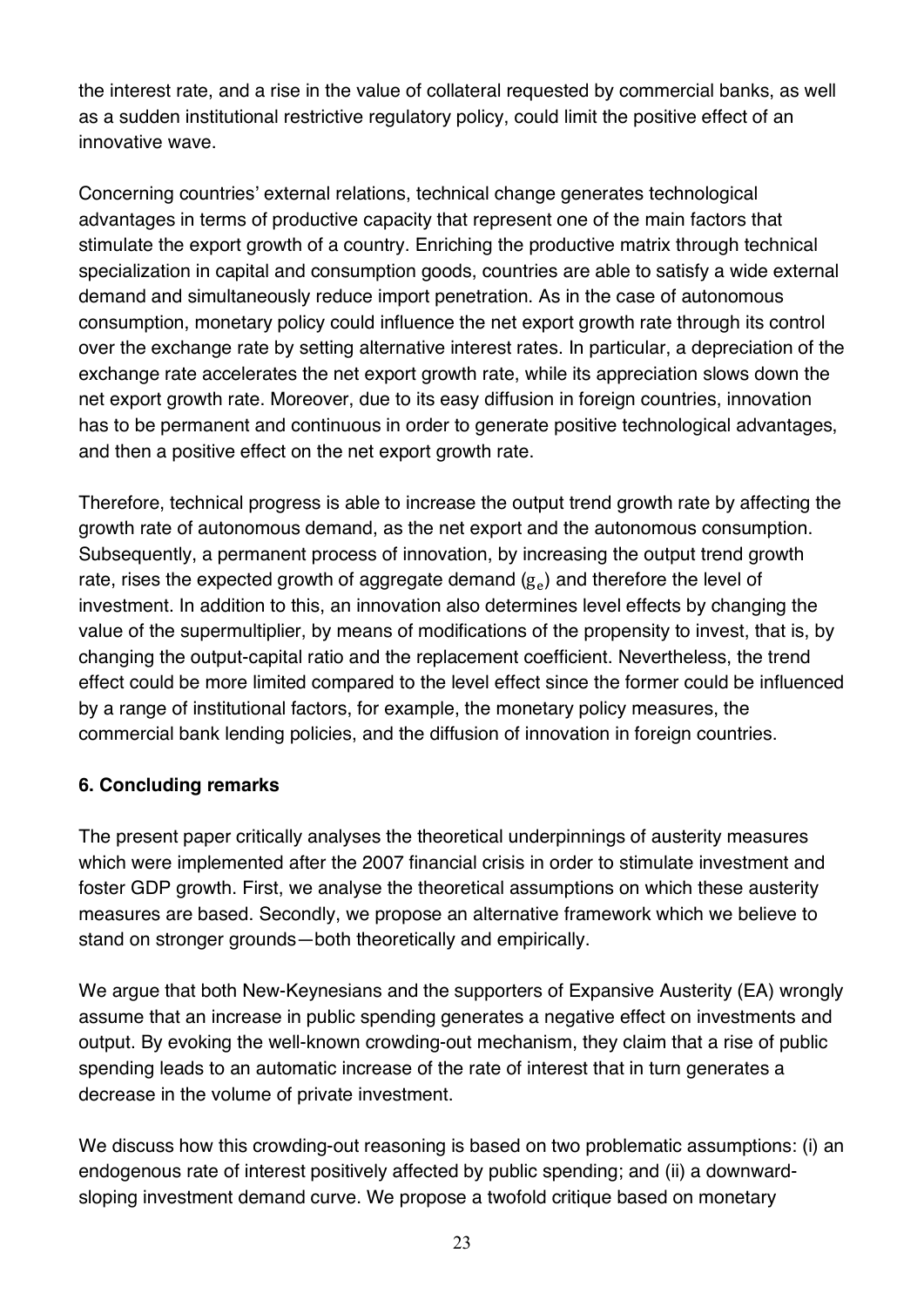analysis and an analysis of the 'real' economy. The former is grounded on post-Keynesian endogenous money theory, according to which the interest rate is an exogenous variable set by monetary authorities and that is independent of the supply of and demand for money. The latter is based on the Classical-Keynesian approach and on the concept of *re-switching of techniques* that allows us to deny a general negative relationship between the interest rate and the level of investment.

As a consequence of such critiques, we propose a new version of the Sraffian Supermultiplier model to explain the determinants of investment and output. In this alternative model, the growth rate of output depends on the growth rate of the autonomous components of the aggregate demand. Private investments, in this framework, are fully induced by and depend on the level of effective demand and technical progress. Consequently, aggregate demand matters for output determination both in the short and the long run, and expansionary fiscal policies increase output both in the short and the long run without crowding out private investments. In fact, in the long run, when productive capacity can change, a higher level of output, driven by expansionary fiscal policies, determines a higher level of investments.

Then, focusing on what types of fiscal policies are more efficient in terms of output and investment growth, we demonstrate that a permanent change in taxes and transfers generates the lowest influence on output and thus on investments.

On the contrary, a permanent change in the rate of growth of public investments – targeted towards strategic sectors and focused on the promotion of innovation and mission-oriented policies – generates the largest effect in terms of output and investment growth. In particular, such public policies – by directly stimulating private business expenditure in R&D – engender the largest supermultiplier, which in turn produces the highest expectations (by business) of opportunities for growth and thus the largest effect on private investment. Moreover, such public policies – by stimulating key areas that promote innovation – facilitate the diffusion of technical progress in the economic system. When that occurs, innovation generates additional effects on the components of aggregate demand – that is, on consumption and net-exports.

Our findings suggest that governments should carry out expansive fiscal policies, since they generate positive effects on output and on investments throughout the business cycle. However, differently from what the IMF (2014) has affirmed in a paper entitled "*Is It Time for an Infrastructure Push? The Macroeconomic Effects of Public Investment*", we believe that fiscal policies targeted towards the financing of mission-oriented policies are the most efficient in terms of output and investment growth, as they generate the largest supermultiplier and the highest expectations of future growth opportunities – the key driver of *animal spirits* and hence private investment.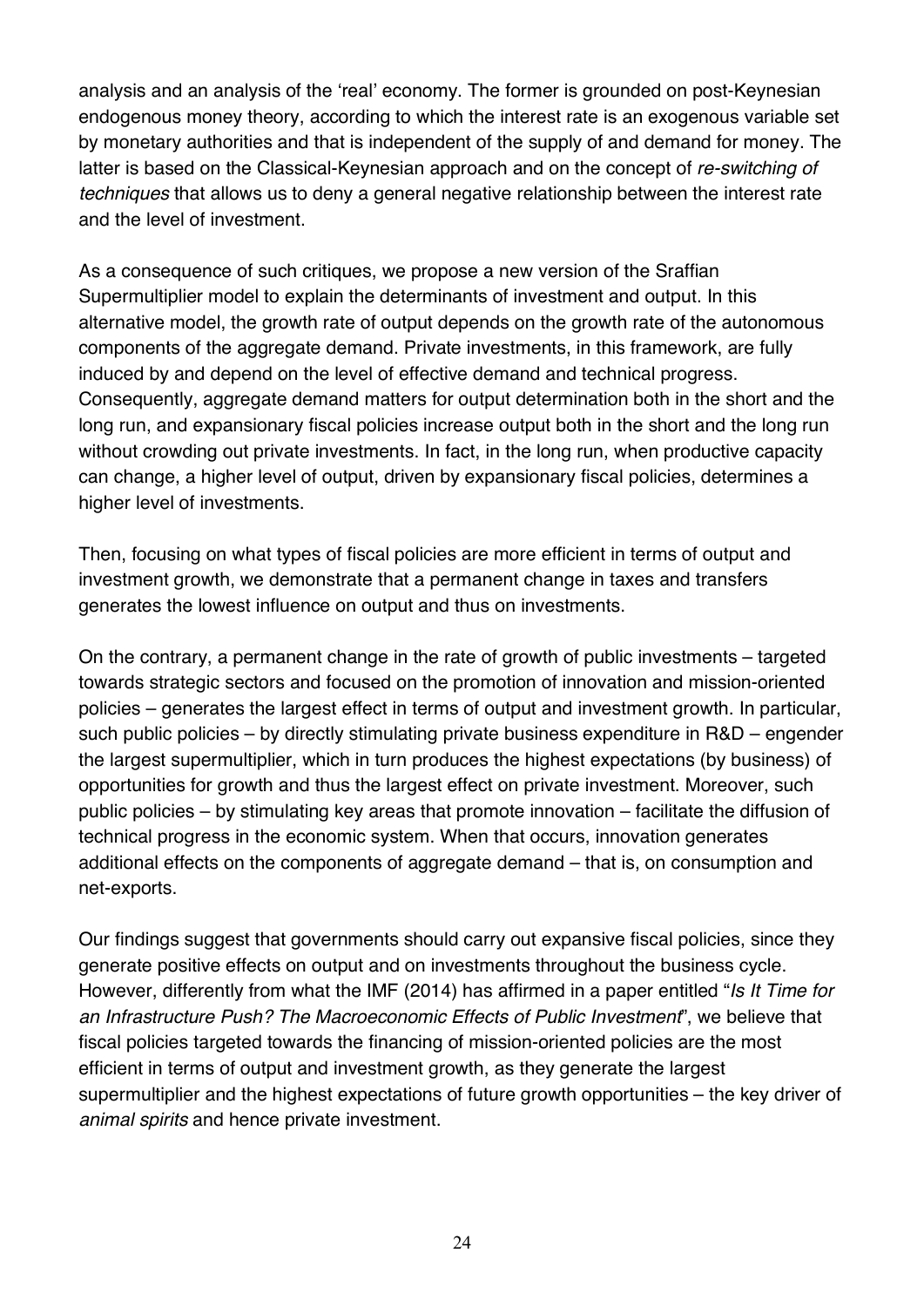#### **References**

Alesina, A., & Ardagna, S. (2010). Large changes in fiscal policy: taxes versus spending. *Tax Policy and the Economy*, 24(1), 35–68.

Alesina, A., Ardagna, S., Perotti, R., & Schiantarelli, F. (2002). Fiscal policy, profits, and investment. *The American Economic Review*, 92(3), 571–589.

Alesina, A., & Perotti, R. (1997). The Welfare State and Competitiveness*. American Economic Review*, 87.

Allain, O. (2014). Tackling the instability of growth: a Kaleckian-Harrodian model with an autonomous expenditure component. *Cambridge Journal of Economics*, 39(5), 1351-1371.

Ardagna, S. (2004). Fiscal stabilizations: When do they work and why. *European Economic Review*, 48(5), 1047–1074.

Arestis, P., & Sawyer, M. (2004). Monetary Policy when Money is Endogenous: Going Beyond the "New Consensus". In Lavoie, M. and Seccareccia, M., *Central Banking in the Modern World.*  Cheltenham: Edward Elgar, 70–87.

Auerbach, A. J., & Gorodnichenko, Y. (2012). Measuring the output responses to fiscal policy. *American Economic Journal: Economic Policy*, 4(2), 1–27.

Ball, L. M., Furceri, D., Leigh, D., & Loungani, P. (2013). The distributional effects of fiscal austerity. United Nations, Department of Economic and Social Affairs.

Benigno, P. (2015). New-Keynesian Economics: An AS–AD View. Research in Economics, 69(4), 503–524.

Bertola, G., & Drazen, A. (1993). Trigger points and budget cuts: explaining the effects of fiscal austerity. *The American Economic Review*, 83, 11-26.

Blanchard, O. J., & Leigh, D. (2013). Growth forecast errors and fiscal multipliers. The *American Economic Review*, 103(3), 117–120.

Block, F., & Keller, M. R. (2011). Where do innovations come from? Transformations in the US Economy, 1970–2006. *Reasserting the Public Interest Knowledge Governance*, 81–104.

Boyer, R. (2012). The four fallacies of contemporary austerity policies: the lost Keynesian legacy. *Cambridge Journal of Economics*, 36(1), 283–312.

Bortis, H. (1997). *Institutions, behaviour and economic theory: a contribution to classical-Keynesian political economy*. Cambridge University Press.

Cesaratto, S., Serrano, F., & Stirati, A. (2003). Technical change, effective demand and employment. *Review of Political Economy*, 15(1), 33–52.

Ciccone, R. (1986). Accumulation and capacity utilization: some critical considerations on Joan Robinson's theory of distribution. *Political Economy*, 2, 17–36.

Clarida, R., Galí, J., & Gertler, M. (1999). *The science of monetary policy: a new Keynesian perspective* (No. w7147). National bureau of economic research.

Deleidi, M. (2016). L'endogeneità della moneta nella prospettiva Post Keynesiana: questioni teoriche ed evidenze empiriche nel contesto europeo. Doctoral dissertation. Department of Economics, Roma Tre University.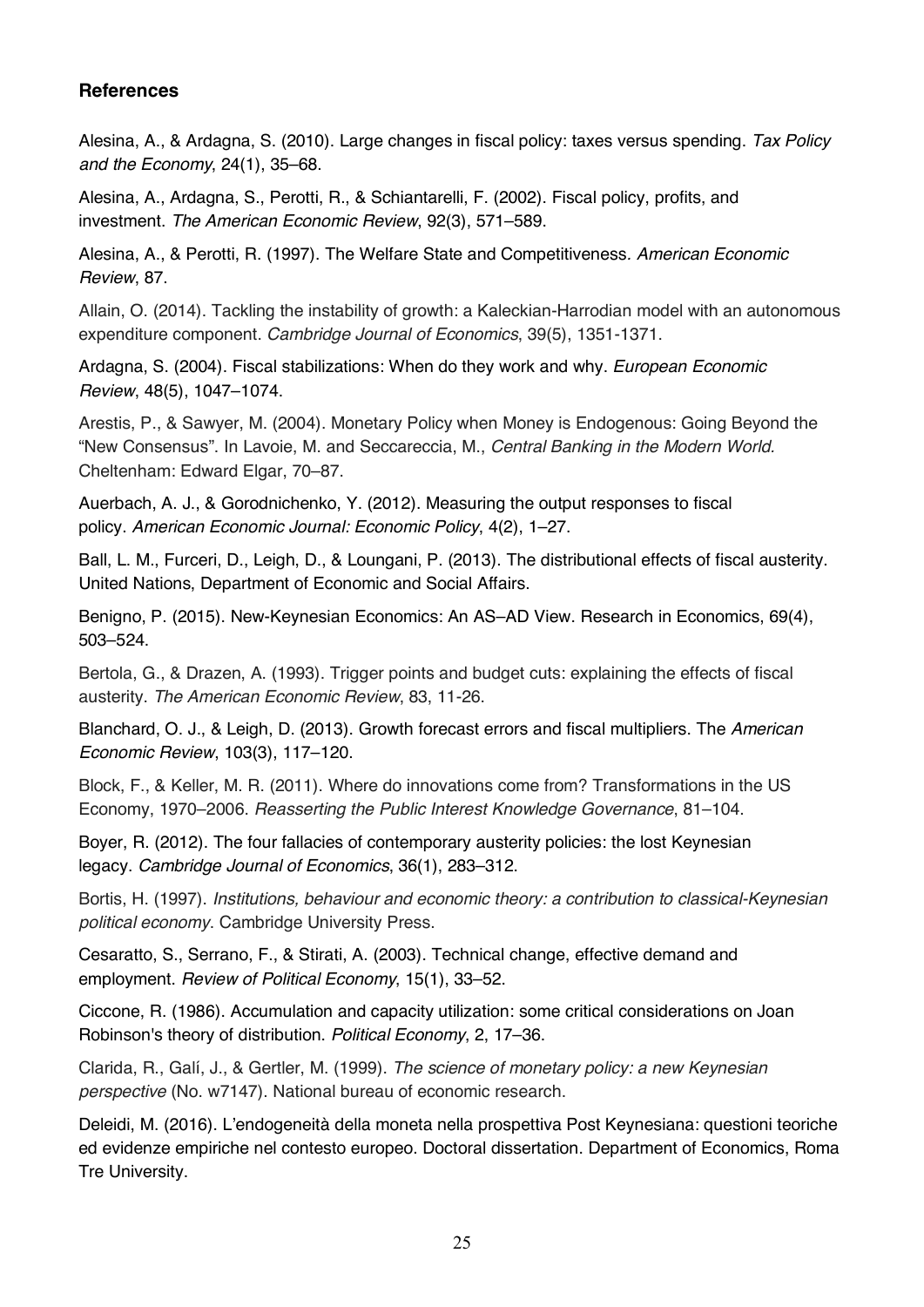Deleidi, M., & Mazzucato, M. (2017). The effectiveness and impact of post-2008 UK monetary policy. Response to the Treasury Select Committee inquiry.

http://data.parliament.uk/writtenevidence/committeeevidence.svc/evidencedocument/treasurycommittee/effectiveness-and-impact-of-post2008-uk-monetary-policy/written/48241.html

Eggertsson, G. B. (2011). What fiscal policy is effective at zero interest rates?. *NBER Macroeconomics Annual*, 25(1), 59–112.

Eichner, A. S. (1987). *The Macrodynamics of Advanced Market Economies*. Armonk, NY: M.E. Sharpe.

Fatás, A., & Summers, L. H. (2016). The permanent effects of fiscal consolidations (No. w22374). National Bureau of Economic Research.

Fontana, G. & Setterfield, M. (Eds.) (2010). *Macroeconomic Theory and Macroeconomic Pedagogy*, Basingstoke, UK: Palgrave Macmillan.

Freitas, F. & Serrano, F. (2015). Growth rate and level effects, the stability of the adjustment of capacity to demand and the Sraffian supermultiplier. *Review of Political Economy*, 27(3), 258–281.

Galí, J. (2015). *Monetary policy, inflation, and the business cycle: an introduction to the new Keynesian framework and its applications*. Princeton University Press.

Garegnani, P., (1970). Heterogeneous capital, the production function and the theory of distribution. *The Review of Economic Studies*, 37(3), 407–436.

Garegnani, P. (1979). Notes on consumption, investment and effective demand: II. *Cambridge Journal of Economics,* 3(1), 63–82.

Garegnani, P. (2015). The problem of effective demand in Italian economic development: on the factors that determine the volume of investment. *Review of Political Economy*, 27(2), 111–133.

Giavazzi, F., & Pagano, M. (1990). Can severe fiscal contractions be expansionary? Tales of two small European countries. *NBER macroeconomics annual*, 5, 75–111.

Giavazzi, F., & Pagano, M. (1996). Non-Keynesian effects of fiscal policy changes. in international evidence and the swedish experience, *Swedish Economic Policy Review*. 3, 67–103.

Girardi, D., & Pariboni, R. (2016). Long-run Effective Demand in the US Economy: An Empirical Test of the Sraffian Supermultiplier Model. *Review of Political Economy*, 28(4), 523–544.

Guajardo, J., Leigh, D., & Pecatori A. (2011) Expansionary Austerity: New International Evidence, IMF WP No 11/158, July.

International Monetary Fund, (2014). Is It Time for an Infrastructure Push? The Macroeconomic Effects of Public Investment." In *World Economic Outlook: Legacies, Clouds, Uncertainties,* 75–112. Washington, DC: International Monetary Fund.

Jordà, Ò., & Taylor, A. M. (2016). The time for austerity: estimating the average treatment effect of fiscal policy. *The Economic Journal*, 126(590), 219–255.

Kaldor, N. (1955). Alternative theories of distribution. *The Review of Economic Studies*, 23(2), 83– 100.

Kaldor, N. (1989). *Further Essays on Economic Theory and Policy.* Edited by Targetti, F. & Thirlwall, A. P. London: Duckworth.

Kelton, S. (2015). The failure of austerity: rethinking fiscal policy. *The Political Quarterly*, 86(S1), 28– 46.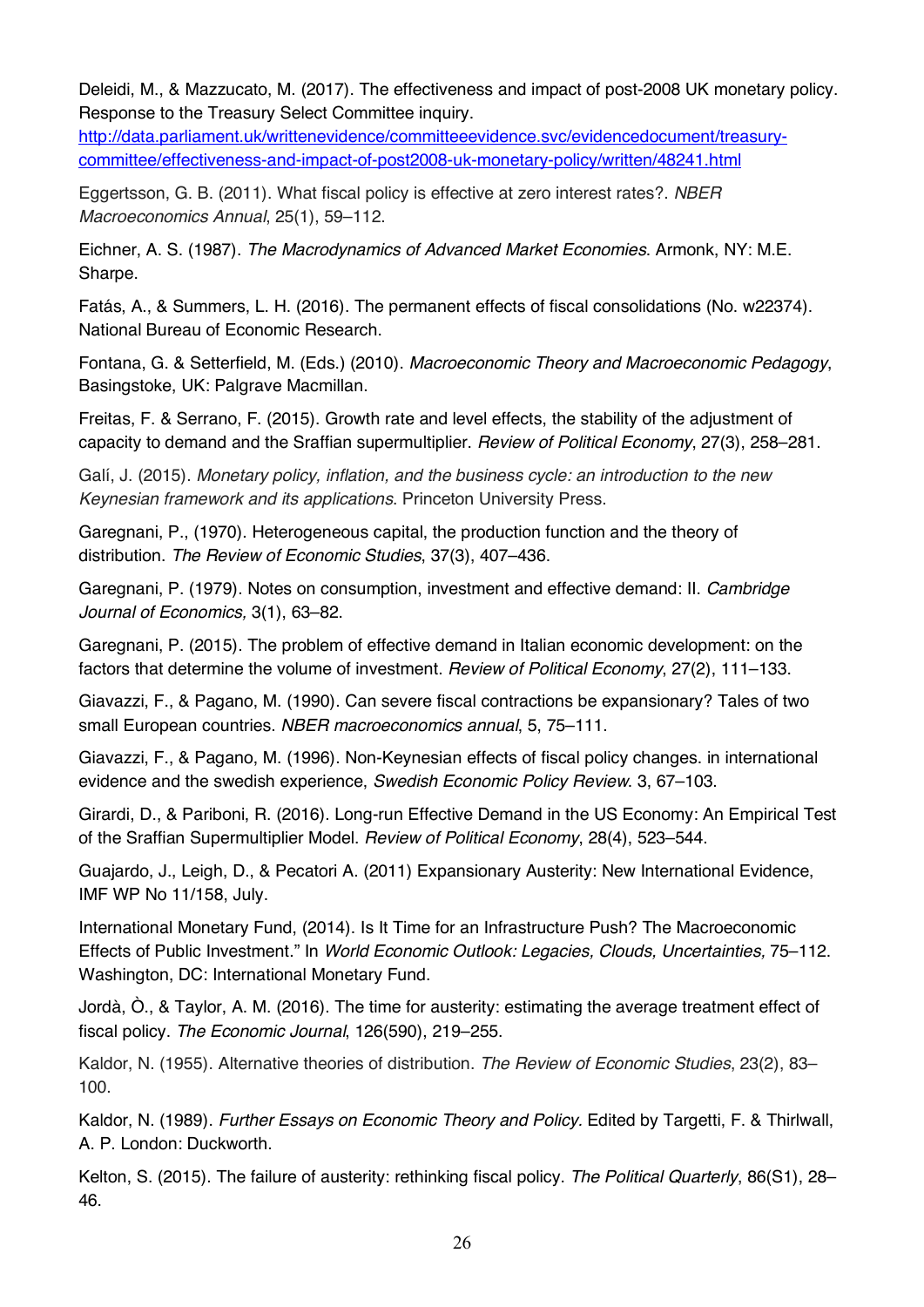Keynes, J. M. (1930). *Treatise on Money: Pure Theory of Money Vol. I*. London: Macmillan.

Keynes, J. M. (1936). *The General Theory of Employment, Interest and Money*. London: Macmillan.

Keynes, J. M. (1937). The "ex-ante" theory of the rate of interest. *The Economic Journal*, 47(188), 663–669.

Krugman, P. R., (1998). It's baaack: Japan's slump and the return of the liquidity trap. *Brookings Papers on Economic Activity*, *1998*(2), 137–205.

Lavoie, M. (1996). Horizontalism, structuralism, liquidity preference and the principle of increasing risk. *Scottish Journal of Political Economy*, 43(3), 275–300.

Lavoie, M. (2014). *Post-Keynesian economics: new foundations*. Edward Elgar Publishing.

Lavoie, M. (2016). Convergence Towards the Normal Rate of Capacity Utilization in Neo-Kaleckian Models: The Role of Non‐Capacity Creating Autonomous Expenditures. *Metroeconomica*, *67*(1), 172- 201.

Leeper, E. M., Plante, M., & Traum, N. (2010). Dynamics of fiscal financing in the United States. *Journal of Econometrics*, 156(2), 304–321.

Leigh, D., Devries, P., Freedman, C., Guajardo, J., Laxton, D., & Pescatori, A. (2010). Will it hurt? Macroeconomic effects of fiscal consolidation. World Economic Outlook, 93–124.

Mazzucato, M. (2013). *The Entrepreneurial State: Debunking the Public Vs. Private Myth in Risk and Innovation*. London: Anthem Press.

Mazzucato, M. (2016). From market fixing to market-creating: a new framework for innovation policy. *Industry and Innovation*, 23(2), 140–156.

Mazzucato, M. (2017) Mission-Oriented Policies for Innovation, IIPP Working Paper 2017-01. https://www.ucl.ac.uk/bartlett/public-purpose/publications/2017/oct/mission-oriented-innovationpolicy-challenges-and-opportunities

McLeay, M., Radia, A., Thomas, R. (2014). Money creation in the modern economy. Bank of England Quarterly Bulletin, Q1.

Mishkin, F. S. (1995). Symposium on the Monetary Transmission Mechanism. *The Journal of Economic Perspectives*, 9(4), 3–10.

Moore, B. J. (1988). Horizontalists and verticalists: the macroeconomics of credit money. Cambridge University Press.

Nah, W. J., & Lavoie, M. (2017). Long-run convergence in a neo-Kaleckian open-economy model with autonomous export growth. *Journal of Post Keynesian Economics*, 1-16.

Ostry, J. D., Loungani, P., & Furceri, D. (2016). Neoliberalism oversold? International Monetary Fund. Washington, DC.

Pariboni, R. (2015). Autonomous demand and capital accumulation: three essays on heterodox growth theory. Doctoral dissertation. Department of Economics and Statistics, Università degli Studi di Siena.

Pariboni, R. (2016). Household consumer debt, endogenous money and growth: a supermultiplierbased analysis. *PSL Quarterly Review*, 69(278).

Paternesi Meloni, W. (2016). Austerity and competitiveness in the Eurozone: a misleading linkage. University Library of Munich, Germany.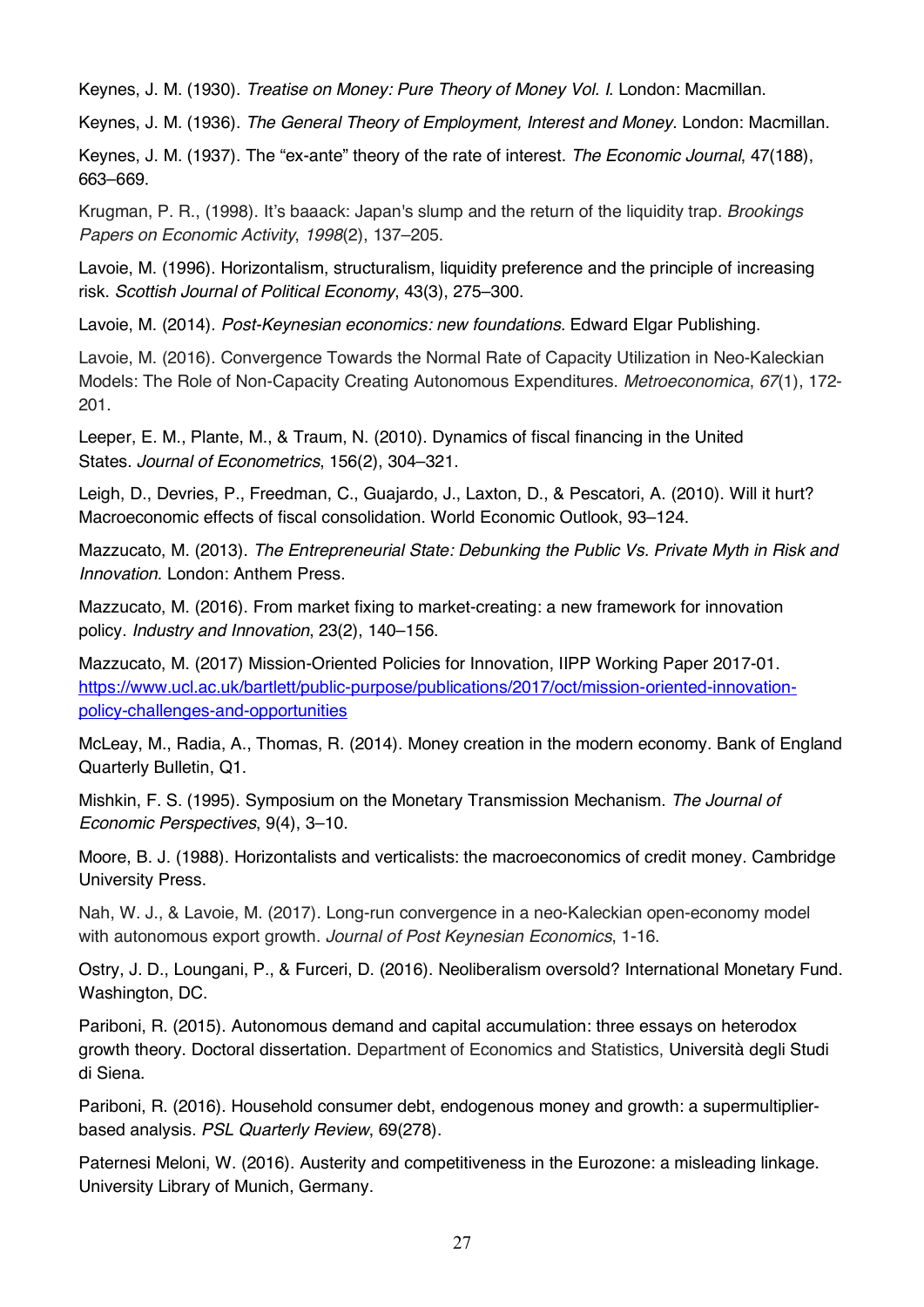Perotti, R. (2012). The "austerity myth": gain without pain? In Alesina, A., & Giavazzi, F., *Fiscal Policy after the Financial Crisis* (pp. 307–354). University of Chicago Press.

Pivetti, M. (1990). On the Monetary Explanation of Distribution. In Bharadwaj, K., & Schefold, B. *Essays on Piero Sraffa: Critical Perspectives on the Revival of Classical Theory*. Unwin Hyman.

Pivetti, M. (1992). Military spending as a burden on growth: an 'underconsumptionist' critique. *Cambridge Journal of Economics*, 16(4), 373–384.

Romer, D. (2000). Keynesian Macroeconomics without the LM Curve. *The Journal of Economic Perspectives*, 14(2), 149–169.

Serrano, F. (1995). Long period effective demand and the Sraffian supermultiplier. *Contributions to Political Economy*, 14, 67.

Simonazzi, A., Ginzburg, A., & Nocella, G. (2013). Economic relations between Germany and southern Europe. *Cambridge Journal of Economics*, 37(3), 653–675.

Snowdon, B., & Vane, H. R. (2005). *Modern macroeconomics: its origins, development and current state*. Edward Elgar Publishing.

Stiglitz, J. E. (1989). Markets, market failures, and development. *The American Economic Review*, 79(2), 197–203.

Sraffa, P., (1960). *Production of commodities by means of commodities: Prelude to a critique of economic theory*. CUP Archive.

Stirati, A. (2001). Inflation, unemployment and hysteresis: an alternative view. *Review of Political Economy*, 13(4), 427–451.

Summers, L. H. (2014). US economic prospects: Secular stagnation, hysteresis, and the zero lower bound. *Business Economics*, *49*(2), 65–73.

Summers, L. H. (2015). Demand side secular stagnation. *The American Economic Review*, *105*(5), 60–65.

Taylor, J. B. (1999). A historical analysis of monetary policy rules. In *Monetary Policy Rules* (pp. 319– 348). University of Chicago Press.

Tobin, J. (1975). Keynesian models of recession and depression. *The American Economic Review*, 65(2), 195–202.

Trezzini, A., & Palumbo, A. (2016). The theory of output in the modern classical approach: main principles and controversial issues. *Review of Keynesian Economics*, 4(4), 503–522.

Wolfson, M. H., (1996). A Post Keynesian theory of credit rationing. *Journal of Post-Keynesian Economics*, 18(3), 443–470.

Woodford, M. (2003). *Interest and prices: foundations of a theory of monetary policy*. Princeton University Press.

Wray, R. L., & Nersisyan, Y. (2016), Understanding Money and Macroeconomic Policy. In Jacobs, M., & Mazzucato, M. (Eds.) *Rethinking capitalism: Economics and policy for sustainable and inclusive growth*. John Wiley & Sons.

Yellen, J. (2016), '*Macroeconomic Research After the Crisis'*, In *Speech at 'The Elusive 'Great' Recovery: Causes and Implications for Future Business Cycle Dynamics'*, 60th annual economic conference sponsored by the Federal Reserve Bank of Boston. Boston, Massachusetts. Available at http://www.federalreserve.gov/newsevents/speech/yellen20161014a.pdf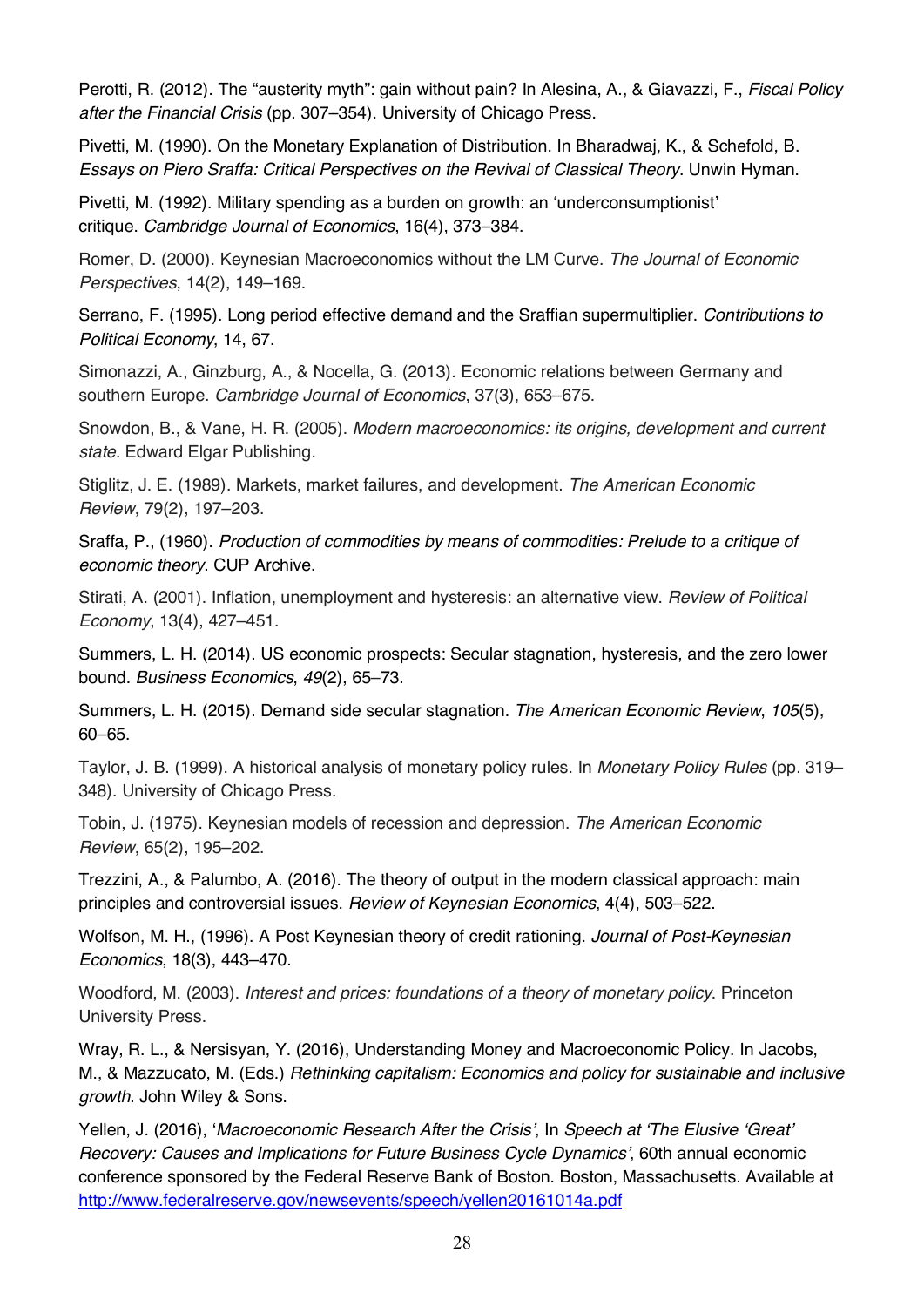#### **Appendix 1.**

The present appendix aims to show how the consumption function (equation 4) was built.

Equation (1.1) shows the total consumption (C) as the sum of the workers' ( $C_w$ ) and capitalists' ( $C_{\Pi}$ ) consumptions (equations 1.2 and 1.3).

$$
C = Cw + CII
$$
 (1.1)

$$
C_w = C_{aw}(i; X_w) + c_w * Y_{Dw}
$$
 (1.2)

$$
C_{\Pi} = C_{a\Pi}(i; X_{\Pi}) + c_{\Pi} * Y_{D\Pi}.
$$
 (1.3)

Identity (1.4) shows the total disposable income  $(Y_D)$  as a sum of the disposable income of workers ( $Y_{DW}$ ) and capitalists ( $Y_{DIT}$ ).  $Y_{DW}$  and  $Y_{DIT}$  are affected by the wage share ( $\omega * Y$ ) and by the profit share  $((1 - \omega) * Y)$ , negatively by taxes imposed to workers  $(T_w)$  and to capitalists ( $T_{\Pi}$ ), and positively by transfers provided to workers (TR<sub>w</sub>) and those provided to capitalists (TR $_{\text{II}}$ ) (please see identities 1.5 and 1.6).

$$
Y_D \equiv Y_{DII} + Y_{Dw} \tag{1.4}
$$

$$
Y_{\text{Dw}} \equiv \omega * Y - T_{\text{w}} + TR_{\text{w}} \tag{1.5}
$$

$$
Y_{\text{DT}} \equiv (1 - \omega) * Y - T_{\text{II}} + TR_{\text{II}} \tag{1.6}
$$

(T) is total taxes (equation 1.7).  $T_w$  and  $T_H$  are composed of autonomous ( $T_{aw}$  and  $T_{aH}$ ) and induced components.  $t_w$  and  $t_H$  are the tax rates applied by government to wages and profitshares (see equations 1.8 and 1.9).

$$
T = T_w + T_{\Pi} \tag{1.7}
$$

$$
T_w = T_{aw} + t_w * \omega * Y \tag{1.8}
$$

$$
T_{\Pi} = T_{a\Pi} + t_{\Pi} * (1 - \omega) * Y.
$$
 (1.9)

(TR) is total transfers (equation 1.10). TR<sub>w</sub> and TR<sub>II</sub> are composed of autonomous transfers to wage (TR<sub>aw</sub>) and profit (TR<sub>aII</sub>) earners.  $t_{rw}$  and  $t_{rI}$  are the transfers coefficients applied by the government to wages and profit-shares (see equations 1.11 and 1.12).

$$
TR = TRw + TRII
$$
 (1.10)

$$
TR_w = TR_{aw} - t_{rw} * \omega * Y \qquad (1.11)
$$

$$
TR_{\Pi} = TR_{a\Pi} - t_{r\Pi} * (1 - \omega) * Y.
$$
 (1.12)